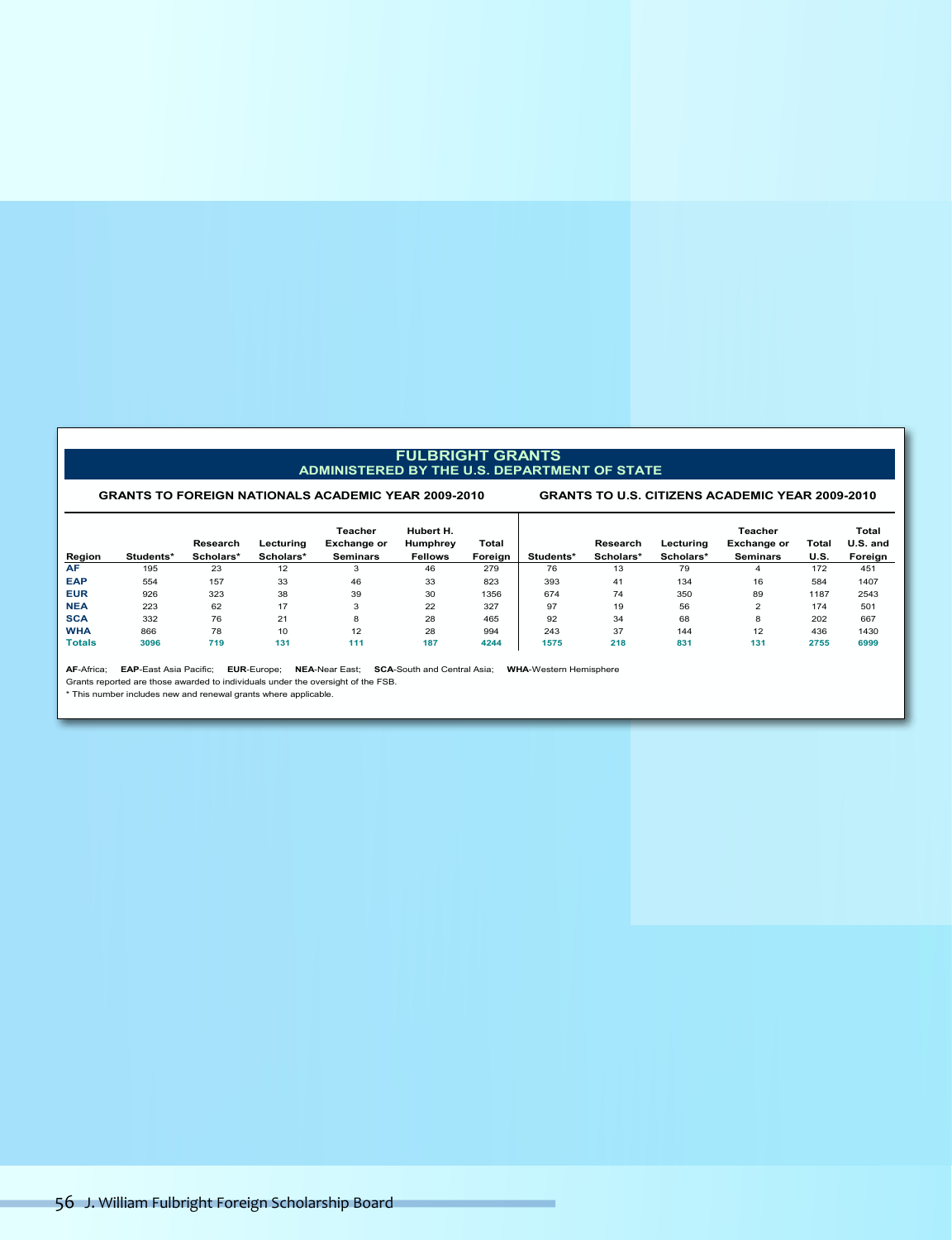| ۳ |  |
|---|--|
|   |  |
|   |  |
|   |  |
| c |  |

# *FULBRIGHT GRANTS ADMINISTERED BY THE U.S. DEPARTMENT OF STATE FULBRIGHT GRANTS ADMINISTERED BY THE U.S. DEPARTMENT OF STATE* FULBRIGHT GRANTS ADMINISTERED BY THE U.S. DEPARTMENT OF STATE

# **GRANTS TO FOREIGN NATIONALS ACADEMIC YEAR 2009-2010 GRANTS TO U.S. CITIZENS ACADEMIC YEAR 2009-2010** GRANTS TO FOREIGN NATIONALS ACADEMIC YEAR 2009-2010

#### GRANTS TO U.S. CITIZENS ACADEMIC YEAR 2009-2010

|                                                                                                                                                     |                                    |                          |                          | Teacher                                    |                                                                                                                                                                                                                                                                                                                                                                                                                                     |                                           |                             |                          | Teacher                                   |                                                                                     |                                                                                                                                                    |
|-----------------------------------------------------------------------------------------------------------------------------------------------------|------------------------------------|--------------------------|--------------------------|--------------------------------------------|-------------------------------------------------------------------------------------------------------------------------------------------------------------------------------------------------------------------------------------------------------------------------------------------------------------------------------------------------------------------------------------------------------------------------------------|-------------------------------------------|-----------------------------|--------------------------|-------------------------------------------|-------------------------------------------------------------------------------------|----------------------------------------------------------------------------------------------------------------------------------------------------|
| Country or                                                                                                                                          |                                    |                          |                          | Hubert H.<br>Humphrey<br>Exchange or       | Total                                                                                                                                                                                                                                                                                                                                                                                                                               | Country or                                |                             |                          | Exchange or                               |                                                                                     | Total<br>U.S. and                                                                                                                                  |
| Locale                                                                                                                                              | Students*                          | Research<br>Scholars*    | Lecturing<br>Scholars*   | Fellows<br><b>Seminars</b>                 | Foreign                                                                                                                                                                                                                                                                                                                                                                                                                             | Locale                                    | Students*                   | Research<br>Scholars*    | <b>Seminars</b><br>Lecturing<br>Scholars* | $\begin{array}{c}\n\overline{\phantom{a}} \\ U.\phantom{a}\phantom{a}\n\end{array}$ | Foreign                                                                                                                                            |
|                                                                                                                                                     |                                    |                          |                          |                                            |                                                                                                                                                                                                                                                                                                                                                                                                                                     |                                           |                             |                          |                                           |                                                                                     |                                                                                                                                                    |
| Angola<br>Benin                                                                                                                                     | $m$ $n$ $m$ $\infty$               |                          |                          | $\overline{\phantom{0}}$<br>$\overline{ }$ | $\begin{array}{c c c c c} \hline \textbf{a} & \textbf{b} & \textbf{c} & \textbf{c} \\\hline \textbf{b} & \textbf{c} & \textbf{c} & \textbf{c} \\\hline \textbf{c} & \textbf{c} & \textbf{c} & \textbf{c} \\\hline \textbf{c} & \textbf{c} & \textbf{c} & \textbf{c} \\\hline \textbf{c} & \textbf{c} & \textbf{c} & \textbf{c} \\\hline \textbf{c} & \textbf{c} & \textbf{c} & \textbf{c} \\\hline \textbf{c} & \textbf{c} & \text$ | Angola<br>Benin                           |                             |                          |                                           | 0 N @ 4 O                                                                           | <mark>4 ம 는 ㅎ ㅇ ㅎ ㅇ ㅇ ㅇ ㅇ ㅇ ㅇ ㅇ ㅇ ㅇ ㅇ ☆ ㅇ ㅇ ☆ <i>ㅋ ㅇ</i> ㅇ ☆ <i>ㅋ ㄴ</i> <mark>+ キ r ☆ + ㅇ ㅎ ㅇ ㅇ ㅇ ㅇ ㅎ ㅇ ☆ ☆ ㅎ ㅎ ㅇ ㅎ</mark> ㅎ <mark>ㅎ</mark></mark> |
| <b>Botswana</b>                                                                                                                                     |                                    |                          |                          |                                            |                                                                                                                                                                                                                                                                                                                                                                                                                                     | <b>Botswana</b>                           |                             | $\boldsymbol{\sim}$      |                                           |                                                                                     |                                                                                                                                                    |
| Burkina Faso                                                                                                                                        |                                    | $\overline{\phantom{m}}$ |                          |                                            |                                                                                                                                                                                                                                                                                                                                                                                                                                     | Burkina Faso                              | $N$ $N$ $N$                 |                          | 4 <sub>o</sub>                            |                                                                                     |                                                                                                                                                    |
| Burundi                                                                                                                                             |                                    |                          |                          |                                            |                                                                                                                                                                                                                                                                                                                                                                                                                                     | Burundi                                   |                             |                          |                                           |                                                                                     |                                                                                                                                                    |
| Cameroon                                                                                                                                            |                                    | $\mathfrak{S}$           | $\overline{a}$           | $\overline{a}$                             |                                                                                                                                                                                                                                                                                                                                                                                                                                     | Cameroon                                  | $\mathfrak{S}$              |                          | $\mathfrak{S}$                            |                                                                                     |                                                                                                                                                    |
| Cape Verde                                                                                                                                          |                                    |                          |                          |                                            |                                                                                                                                                                                                                                                                                                                                                                                                                                     | Cape Verde                                |                             |                          |                                           | $\begin{array}{c c c c c} \hline \circ & \circ & \circ \end{array}$                 |                                                                                                                                                    |
| Central African Republic                                                                                                                            |                                    |                          |                          |                                            |                                                                                                                                                                                                                                                                                                                                                                                                                                     | Central African Republic                  |                             |                          |                                           |                                                                                     |                                                                                                                                                    |
| Chad                                                                                                                                                | $\sim$                             |                          |                          | $\overline{}$                              |                                                                                                                                                                                                                                                                                                                                                                                                                                     | Chad                                      |                             |                          |                                           |                                                                                     |                                                                                                                                                    |
| Comoros                                                                                                                                             |                                    |                          |                          |                                            |                                                                                                                                                                                                                                                                                                                                                                                                                                     | Comoros<br>Congo (Democratic Republic of) |                             |                          |                                           |                                                                                     |                                                                                                                                                    |
| Congo (Democratic Republic of)                                                                                                                      | $ \sim$                            |                          |                          |                                            |                                                                                                                                                                                                                                                                                                                                                                                                                                     | Congo (Republic of)                       |                             |                          |                                           |                                                                                     |                                                                                                                                                    |
| Congo (Republic of)                                                                                                                                 |                                    | $\overline{\phantom{0}}$ | $\overline{\phantom{0}}$ |                                            |                                                                                                                                                                                                                                                                                                                                                                                                                                     | Cote d'Ivoire (Ivory Coast)               | $\sim$                      |                          | $\overline{\phantom{0}}$                  |                                                                                     |                                                                                                                                                    |
| Cote d'Ivoire (Ivory Coast)<br>Djibouti                                                                                                             |                                    |                          |                          | 4N                                         |                                                                                                                                                                                                                                                                                                                                                                                                                                     | Djibouti                                  |                             |                          |                                           |                                                                                     |                                                                                                                                                    |
| Equatorial Guinea                                                                                                                                   |                                    |                          |                          |                                            |                                                                                                                                                                                                                                                                                                                                                                                                                                     | Equatorial Guinea                         |                             |                          |                                           |                                                                                     |                                                                                                                                                    |
| Eritrea                                                                                                                                             |                                    |                          |                          |                                            |                                                                                                                                                                                                                                                                                                                                                                                                                                     | Eritrea                                   |                             |                          |                                           |                                                                                     |                                                                                                                                                    |
| Ethiopia                                                                                                                                            | $\overline{\phantom{0}}$           |                          |                          |                                            |                                                                                                                                                                                                                                                                                                                                                                                                                                     | Ethiopia                                  | $\sim$                      |                          | 4                                         |                                                                                     |                                                                                                                                                    |
| Gabon                                                                                                                                               |                                    |                          |                          |                                            |                                                                                                                                                                                                                                                                                                                                                                                                                                     |                                           |                             |                          |                                           |                                                                                     |                                                                                                                                                    |
| Gambia                                                                                                                                              |                                    |                          |                          |                                            |                                                                                                                                                                                                                                                                                                                                                                                                                                     | Gabon<br>Gambia                           |                             |                          |                                           |                                                                                     |                                                                                                                                                    |
| Ghana                                                                                                                                               | $\circ$                            | $\overline{\phantom{0}}$ | $\overline{\phantom{0}}$ | $\sim$<br>$\overline{a}$                   |                                                                                                                                                                                                                                                                                                                                                                                                                                     | Ghana                                     | $\left  \cdot \right $      | $\overline{\phantom{0}}$ | $\overline{a}$<br>$\circ$                 |                                                                                     |                                                                                                                                                    |
| Guinea                                                                                                                                              | $\pmb{\circ}$                      |                          |                          | $\overline{}$                              |                                                                                                                                                                                                                                                                                                                                                                                                                                     | Guinea                                    | $\overline{\phantom{a}}$    |                          |                                           |                                                                                     |                                                                                                                                                    |
| Guinea Bissau                                                                                                                                       |                                    |                          |                          |                                            |                                                                                                                                                                                                                                                                                                                                                                                                                                     | Guinea Bissau                             |                             |                          |                                           |                                                                                     |                                                                                                                                                    |
|                                                                                                                                                     |                                    |                          |                          | $\infty$                                   |                                                                                                                                                                                                                                                                                                                                                                                                                                     | Kenya                                     |                             | $\overline{\phantom{0}}$ | $\pmb{\circ}$                             |                                                                                     |                                                                                                                                                    |
| Kenya<br>Lesotho                                                                                                                                    | $\frac{4}{9}$ $\alpha$             |                          | $\sim$ $-$               |                                            |                                                                                                                                                                                                                                                                                                                                                                                                                                     | Lesotho                                   | $\rightarrow$ $\rightarrow$ |                          |                                           |                                                                                     |                                                                                                                                                    |
| Liberia                                                                                                                                             |                                    |                          |                          |                                            |                                                                                                                                                                                                                                                                                                                                                                                                                                     | Liberia                                   |                             |                          |                                           |                                                                                     |                                                                                                                                                    |
| Madagascar                                                                                                                                          |                                    |                          |                          |                                            |                                                                                                                                                                                                                                                                                                                                                                                                                                     | Madagascar                                |                             |                          |                                           |                                                                                     |                                                                                                                                                    |
| Malawi                                                                                                                                              |                                    |                          |                          | $N - N$                                    |                                                                                                                                                                                                                                                                                                                                                                                                                                     | Malawi                                    |                             | ÷                        |                                           |                                                                                     |                                                                                                                                                    |
| Mali                                                                                                                                                |                                    |                          |                          |                                            |                                                                                                                                                                                                                                                                                                                                                                                                                                     | Maii                                      | $\frac{1}{2}$               |                          | $\frac{1}{2}$                             |                                                                                     |                                                                                                                                                    |
| Mauritania                                                                                                                                          | $-404w$                            |                          |                          |                                            |                                                                                                                                                                                                                                                                                                                                                                                                                                     | Mauritania                                |                             |                          |                                           |                                                                                     |                                                                                                                                                    |
| Mauritius                                                                                                                                           |                                    | $\sim$                   |                          |                                            |                                                                                                                                                                                                                                                                                                                                                                                                                                     | Mauritius                                 |                             |                          |                                           |                                                                                     |                                                                                                                                                    |
|                                                                                                                                                     |                                    |                          |                          | $\overline{\phantom{m}}$                   |                                                                                                                                                                                                                                                                                                                                                                                                                                     |                                           |                             |                          |                                           |                                                                                     |                                                                                                                                                    |
| Mozambique                                                                                                                                          |                                    |                          |                          |                                            |                                                                                                                                                                                                                                                                                                                                                                                                                                     | siquue<br>Mamisique                       |                             |                          |                                           |                                                                                     |                                                                                                                                                    |
| Namibia                                                                                                                                             |                                    |                          |                          |                                            |                                                                                                                                                                                                                                                                                                                                                                                                                                     |                                           |                             |                          | $\sim$                                    |                                                                                     |                                                                                                                                                    |
| Niger                                                                                                                                               | $ \infty$ $\infty$ $\frac{10}{24}$ |                          |                          | $-9 - 9$                                   |                                                                                                                                                                                                                                                                                                                                                                                                                                     | Niger                                     | $-100 = 0 + 0$              |                          |                                           |                                                                                     |                                                                                                                                                    |
| Nigeria                                                                                                                                             |                                    | 4                        | 4                        |                                            |                                                                                                                                                                                                                                                                                                                                                                                                                                     | Rwanda<br>Nigeria                         |                             | $\overline{\phantom{0}}$ | $\frac{1}{2}$                             |                                                                                     |                                                                                                                                                    |
| Rwanda                                                                                                                                              |                                    |                          |                          |                                            |                                                                                                                                                                                                                                                                                                                                                                                                                                     |                                           |                             | ٣                        |                                           |                                                                                     |                                                                                                                                                    |
| São Tome                                                                                                                                            |                                    |                          |                          |                                            |                                                                                                                                                                                                                                                                                                                                                                                                                                     | São Tome                                  |                             |                          |                                           |                                                                                     |                                                                                                                                                    |
| Senegal                                                                                                                                             | $\infty$                           | $\leftarrow$             |                          |                                            |                                                                                                                                                                                                                                                                                                                                                                                                                                     | Senegal                                   | $\mathfrak{S}$              | $\overline{\phantom{0}}$ | $\boldsymbol{\omega}$                     |                                                                                     |                                                                                                                                                    |
| Sierra Leone<br>Seychelles                                                                                                                          |                                    |                          |                          |                                            |                                                                                                                                                                                                                                                                                                                                                                                                                                     | Sierra Leone<br>Seychelles                |                             |                          |                                           |                                                                                     |                                                                                                                                                    |
| Somalia                                                                                                                                             | 4                                  |                          |                          | $\overline{\phantom{0}}$                   |                                                                                                                                                                                                                                                                                                                                                                                                                                     | Somalia                                   | $\sim$                      |                          | $\sim$                                    |                                                                                     |                                                                                                                                                    |
| South Africa                                                                                                                                        | 32                                 | LO.                      | $\overline{\phantom{0}}$ | $\infty$<br>$\sim$                         |                                                                                                                                                                                                                                                                                                                                                                                                                                     | South Africa                              | $\overline{1}$              | $\boldsymbol{\infty}$    | $\infty$<br>$\overline{\phantom{a}}$      |                                                                                     |                                                                                                                                                    |
| St. Helena                                                                                                                                          |                                    |                          |                          |                                            |                                                                                                                                                                                                                                                                                                                                                                                                                                     | St. Helena                                |                             |                          |                                           |                                                                                     |                                                                                                                                                    |
| Swaziland                                                                                                                                           |                                    |                          |                          |                                            |                                                                                                                                                                                                                                                                                                                                                                                                                                     | Swaziland                                 |                             |                          |                                           |                                                                                     |                                                                                                                                                    |
| Tanzania                                                                                                                                            | $\circ$ $\frac{1}{2}$ $\circ$      |                          | $\overline{\phantom{0}}$ |                                            |                                                                                                                                                                                                                                                                                                                                                                                                                                     | Tanzania                                  | $\sim$ 4                    | $\overline{\phantom{0}}$ | က ဟ                                       |                                                                                     |                                                                                                                                                    |
| Togo                                                                                                                                                |                                    |                          |                          |                                            |                                                                                                                                                                                                                                                                                                                                                                                                                                     | Togo                                      |                             |                          |                                           |                                                                                     |                                                                                                                                                    |
| Uganda                                                                                                                                              |                                    | $\infty$                 |                          | $ \alpha$ $\alpha$ $\alpha$ $ \alpha$      |                                                                                                                                                                                                                                                                                                                                                                                                                                     | Uganda                                    | $\frac{1}{2}$               |                          | $\frac{1}{\pi}$                           |                                                                                     |                                                                                                                                                    |
| Zambia                                                                                                                                              | 40 <sub>k</sub>                    |                          |                          |                                            |                                                                                                                                                                                                                                                                                                                                                                                                                                     | Zambia                                    |                             |                          |                                           |                                                                                     |                                                                                                                                                    |
| Zimbabwe                                                                                                                                            |                                    | $\sim$                   |                          |                                            |                                                                                                                                                                                                                                                                                                                                                                                                                                     | Zimbabwe                                  |                             |                          |                                           |                                                                                     |                                                                                                                                                    |
| Multicountry<br>TOTAL                                                                                                                               |                                    |                          |                          |                                            |                                                                                                                                                                                                                                                                                                                                                                                                                                     | Multicountry<br>TOTAL                     |                             |                          |                                           |                                                                                     |                                                                                                                                                    |
|                                                                                                                                                     | 195                                | $\overline{23}$          | 12                       | 46<br>$\bullet$                            |                                                                                                                                                                                                                                                                                                                                                                                                                                     |                                           | 76                          | 13                       | 4<br>$\sqrt{2}$                           |                                                                                     |                                                                                                                                                    |
| Grants reported are those awarded to individuals under the oversight of the FSB.<br>* This number includes new and renewal grants where applicable. |                                    |                          |                          |                                            |                                                                                                                                                                                                                                                                                                                                                                                                                                     |                                           |                             |                          |                                           |                                                                                     |                                                                                                                                                    |
|                                                                                                                                                     |                                    |                          |                          |                                            |                                                                                                                                                                                                                                                                                                                                                                                                                                     |                                           |                             |                          |                                           |                                                                                     |                                                                                                                                                    |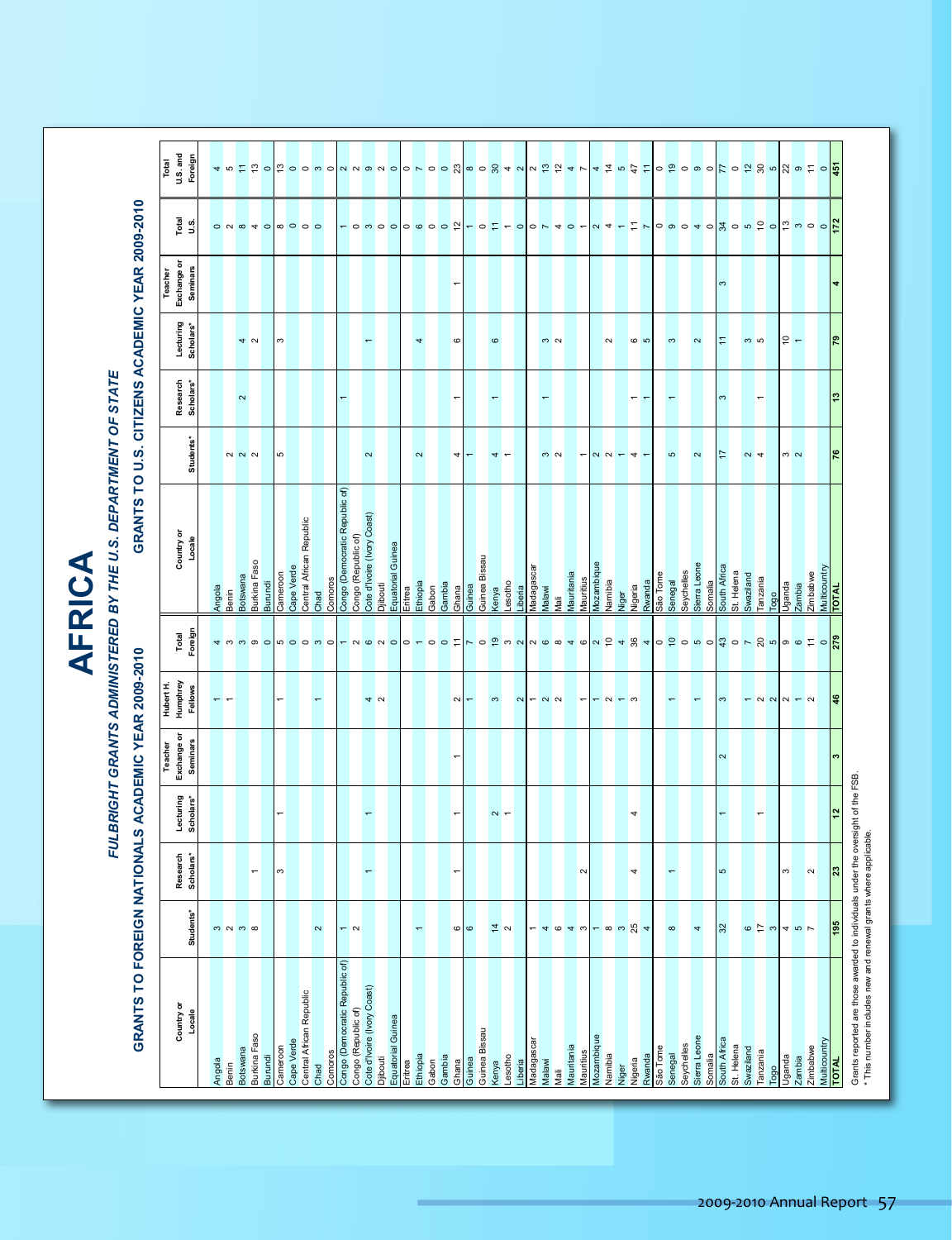**AFRICA - HISTORICAL TOTALS AFRICA - HISTORICAL TOTALS**

FULBRIGHT GRANTS ADMINISTERED BY THE U.S. DEPARTMENT OF STATE *FULBRIGHT GRANTS ADMINISTERED BY THE U.S. DEPARTMENT OF STATE FULBRIGHT GRANTS ADMINISTERED BY THE U.S. DEPARTMENT OF STATE*

### **GRANTS TO FOREIGN NATIONALS 1949-2009 GRANTS TO U.S. CITIZENS 1949-2009** GRANTS TO FOREIGN NATIONALS 1949-2009

#### GRANTS TO U.S. CITIZENS 1949-2009

| $\circ \overset{\circ}{\bullet} \circ \circ \circ \textcolor{red}{\circ} \textcolor{red}{\bullet} \circ \circ \textcolor{red}{\bullet} \textcolor{red}{\bullet}$<br>မ မင်္မာများ ေမာမ္းနဲ႔ ေမာင္းနဲ႔ ေမာင္းဆုံး ျဖစ္ပါတီ အခု အဆို အခု အေျပာင္း အခု ျပင္း အခု ေတြ ေမာင္းဆုံးမွာ အခု<br>- © 8 4 - w o o - ㅇ <mark>8 ω x ㅇ ㅇ ㅇ ㅇ ㅜ ω x} ω - *  ω 여 +</mark> is ㅇ ㅇ ㅇ w ~ ∞ ㅇ ㅊ ω ㅇ ㅎ ㅜ ㄴ ω <mark>ㅎ ㅇ ㅆ » ㄴ ㅎ ☆ ☆ ☆ ☆ !;</mark><br>ngola                               |
|--------------------------------------------------------------------------------------------------------------------------------------------------------------------------------------------------------------------------------------------------------------------------------------------------------------------------------------------------------------------------------------------------------------------------------------------------------------------|
|                                                                                                                                                                                                                                                                                                                                                                                                                                                                    |
| Benin                                                                                                                                                                                                                                                                                                                                                                                                                                                              |
| େ ମେ କେ ୪ <mark>ଏ</mark> ୫ – ୦ ୦ – <mark>୪ ୦ ୪ ୦ – ୦ ୪ ୦ – ୧ ୪</mark> ୪ ୦ ୫ <del>୮ ୧ ୪</del> ୫ ୫ ୬ % % % % % % % <u>୪</u> ୮ ୫ ୦ <del>୧</del> ୪ ୮ ୦ ୪ ଅ % % % % % % %                                                                                                                                                                                                                                                                                               |
| 4 - 0 N 0   0 0 0 - 0   0 0 N 0 0   0 N - 0 L   - 0 N 0 3   0 0 0 0 -   - 0 - 8 N 0 4 0 0 0   2 0 0 0 -   0 0 0 0   2<br>$N$ $O$ $O$ $P$ $O$                                                                                                                                                                                                                                                                                                                       |
|                                                                                                                                                                                                                                                                                                                                                                                                                                                                    |
| $\circ$ $\frac{1}{2}$ ທ<br>0 N <sub>m</sub>                                                                                                                                                                                                                                                                                                                                                                                                                        |
|                                                                                                                                                                                                                                                                                                                                                                                                                                                                    |
|                                                                                                                                                                                                                                                                                                                                                                                                                                                                    |
| $\begin{array}{c c c c c c c c c} \hline \multicolumn{3}{c }{\sim} & \multicolumn{3}{c }{\sim} & \multicolumn{3}{c }{\sim} & \multicolumn{3}{c }{\sim} & \multicolumn{3}{c }{\sim} & \multicolumn{3}{c }{\sim} & \multicolumn{3}{c }{\sim} & \multicolumn{3}{c }{\sim} & \multicolumn{3}{c }{\sim} & \multicolumn{3}{c }{\sim} & \multicolumn{3}{c }{\sim} & \multicolumn{3}{c }{\sim} & \multicolumn{3}{c }{\sim} & \multicolumn{3}{c }{\sim$<br>ි<br><b>8228</b> |

\* This number includes new and renewal grants where applicable.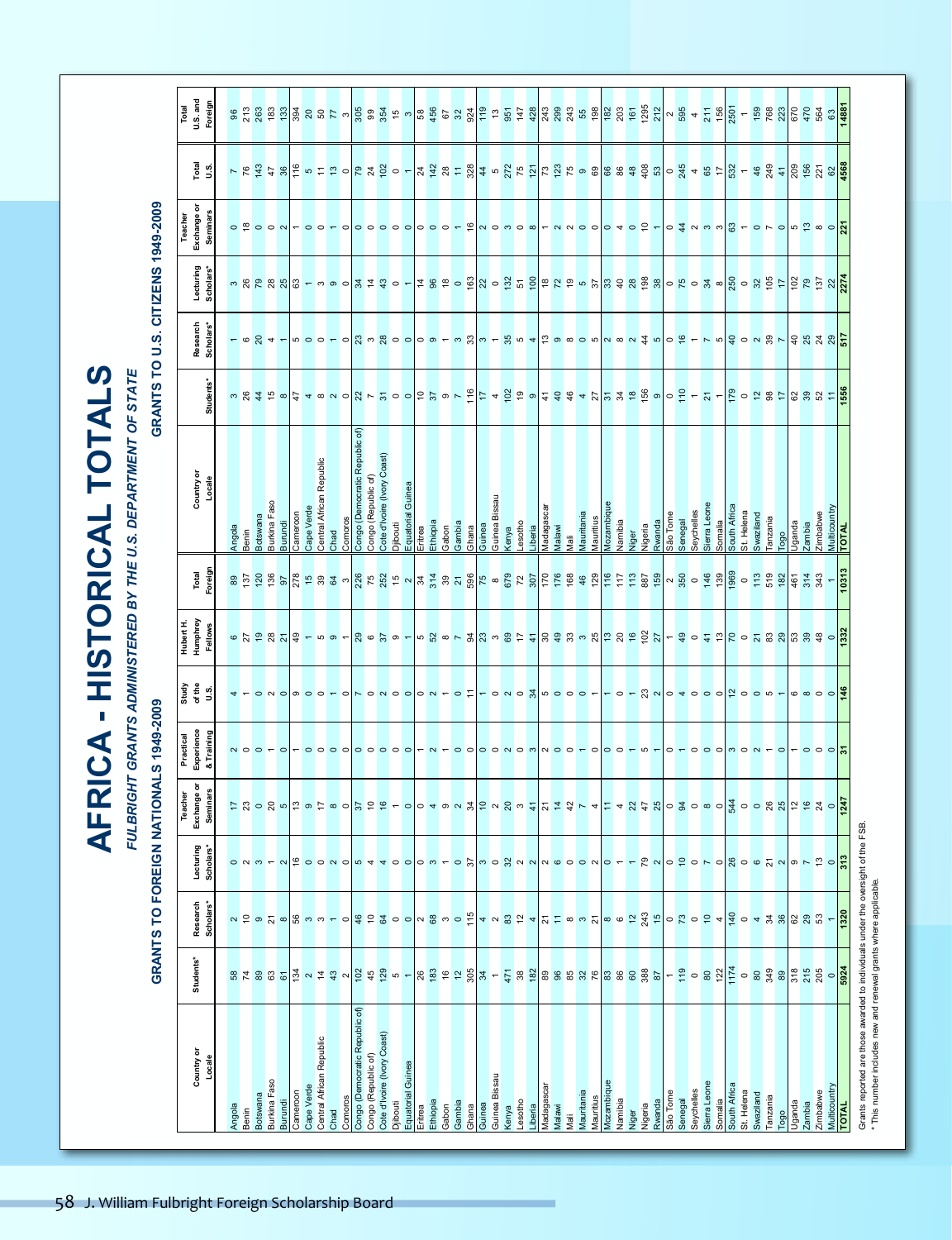|                                          |                                                                                   |                          |             |                                              |                                    | EAST ASIA AND PACIFIC                                                                                           |                           |                                                                                                                                                                                                                                                                                                                                                                                                                                                                                                                                                                                                                                                                                                                                          |                       |                                                                                                                                                                                                                                 |
|------------------------------------------|-----------------------------------------------------------------------------------|--------------------------|-------------|----------------------------------------------|------------------------------------|-----------------------------------------------------------------------------------------------------------------|---------------------------|------------------------------------------------------------------------------------------------------------------------------------------------------------------------------------------------------------------------------------------------------------------------------------------------------------------------------------------------------------------------------------------------------------------------------------------------------------------------------------------------------------------------------------------------------------------------------------------------------------------------------------------------------------------------------------------------------------------------------------------|-----------------------|---------------------------------------------------------------------------------------------------------------------------------------------------------------------------------------------------------------------------------|
|                                          |                                                                                   |                          |             |                                              |                                    | FULBRIGHT GRANTS ADMINISTERED BY THE U.S. DEPARTMENT OF STATE                                                   |                           |                                                                                                                                                                                                                                                                                                                                                                                                                                                                                                                                                                                                                                                                                                                                          |                       |                                                                                                                                                                                                                                 |
| <b>GRANTS</b>                            |                                                                                   |                          |             | TO FOREIGN NATIONALS ACADEMIC YEAR 2009-2010 |                                    | GRANTS TO U.S. CITIZENS AC                                                                                      |                           |                                                                                                                                                                                                                                                                                                                                                                                                                                                                                                                                                                                                                                                                                                                                          | ADEMIC YEAR 2009-2010 |                                                                                                                                                                                                                                 |
|                                          |                                                                                   |                          | Teacher     | Hubert H.                                    |                                    |                                                                                                                 |                           |                                                                                                                                                                                                                                                                                                                                                                                                                                                                                                                                                                                                                                                                                                                                          | Teacher               | Total                                                                                                                                                                                                                           |
| Country or                               | Research                                                                          | Lecturing                | Exchange or | Humphrey                                     | Total                              | Country or                                                                                                      | Research                  | Lecturing<br>Scholars*                                                                                                                                                                                                                                                                                                                                                                                                                                                                                                                                                                                                                                                                                                                   | Exchange or           | U.S. and<br>Total                                                                                                                                                                                                               |
| Locale                                   | Scholars*<br>Students*                                                            | Scholars*                | Seminars    | Fellows                                      | Foreign                            | Students*<br>Locale                                                                                             | Scholars*                 |                                                                                                                                                                                                                                                                                                                                                                                                                                                                                                                                                                                                                                                                                                                                          | <b>Seminars</b>       | Foreign<br>ة.<br>ت                                                                                                                                                                                                              |
|                                          | $\frac{1}{2}$                                                                     |                          |             |                                              | Australia                          | $\frac{1}{2}$                                                                                                   | မာ                        | Φ                                                                                                                                                                                                                                                                                                                                                                                                                                                                                                                                                                                                                                                                                                                                        |                       |                                                                                                                                                                                                                                 |
|                                          |                                                                                   |                          |             |                                              | Brunei                             |                                                                                                                 |                           |                                                                                                                                                                                                                                                                                                                                                                                                                                                                                                                                                                                                                                                                                                                                          |                       |                                                                                                                                                                                                                                 |
| Australia<br>Brunei<br>Burma<br>Cambodia |                                                                                   |                          |             |                                              | Burma<br>8223456767676777787058789 |                                                                                                                 |                           | $\mathbf{\Omega}$                                                                                                                                                                                                                                                                                                                                                                                                                                                                                                                                                                                                                                                                                                                        |                       | $8 - 9$ $- 9$ $- 8$ $- 12$ $- 9$ $- 12$ $- 9$ $- 12$ $- 9$ $- 12$ $- 12$ $- 12$ $- 12$ $- 12$ $- 12$ $- 12$ $- 12$ $- 12$ $- 12$ $- 12$ $- 12$ $- 12$ $- 12$ $- 12$ $- 12$ $- 12$ $- 12$ $- 12$ $- 12$ $- 12$ $- 12$ $- 12$ $-$ |
|                                          |                                                                                   |                          |             | $\omega - \infty$                            | Cambodia                           |                                                                                                                 |                           |                                                                                                                                                                                                                                                                                                                                                                                                                                                                                                                                                                                                                                                                                                                                          |                       |                                                                                                                                                                                                                                 |
| China (PRC)                              | $\frac{4}{1}$                                                                     | 4                        |             |                                              | China (PRC)                        | 5 G                                                                                                             | $\pmb{\circ}$             | 25                                                                                                                                                                                                                                                                                                                                                                                                                                                                                                                                                                                                                                                                                                                                       |                       |                                                                                                                                                                                                                                 |
| East Timor                               |                                                                                   |                          |             |                                              | East Timor                         |                                                                                                                 |                           |                                                                                                                                                                                                                                                                                                                                                                                                                                                                                                                                                                                                                                                                                                                                          |                       |                                                                                                                                                                                                                                 |
| 這                                        |                                                                                   |                          |             |                                              | 衙                                  |                                                                                                                 |                           |                                                                                                                                                                                                                                                                                                                                                                                                                                                                                                                                                                                                                                                                                                                                          |                       |                                                                                                                                                                                                                                 |
| Hong Kong**                              |                                                                                   |                          |             |                                              | Hong Kong**                        |                                                                                                                 |                           | $\frac{6}{5}$                                                                                                                                                                                                                                                                                                                                                                                                                                                                                                                                                                                                                                                                                                                            |                       |                                                                                                                                                                                                                                 |
| Indonesia                                | $\sim$ $\sim$ $\frac{2}{N}$                                                       | $\sim$                   |             | $\sim$                                       | Indonesia                          | $\frac{1}{8}$ $\frac{1}{8}$ $\frac{1}{8}$ $\frac{1}{8}$ $\frac{1}{8}$ $\frac{1}{8}$ $\frac{1}{8}$ $\frac{1}{8}$ | $\omega$ $\sim$ $\approx$ | $\mathrel{\mathop{\mathrel{\mathop{\scriptstyle\mathop{\scriptstyle\mathop{\scriptstyle\mathop{\scriptstyle\mathop{\scriptstyle\mathop{\scriptstyle\mathop{\scriptstyle\mathop{\scriptstyle\mathop{\scriptstyle\mathop{\scriptstyle\mathop{\scriptstyle\mathop{\scriptstyle\mathop{\scriptstyle\mathop{\scriptstyle\mathop{\scriptstyle\mathop{\scriptstyle\mathop{\scriptstyle\mathop{\scriptstyle\mathop{\scriptstyle\mathop{\scriptstyle\mathop{\scriptstyle\mathop{\scriptstyle\mathop{\scriptstyle\mathop{\scriptstyle\mathop{\scriptstyle\mathop{\scriptstyle\mathop{\scriptstyle\mathop{\scriptstyle\mathop{\overline{\right}}}}}}}}}}}} }\nolimits}}}{}^{{\scriptstyle\mathop{\scriptstyle\mathop{\scriptstyle\mathop{\overline$ |                       |                                                                                                                                                                                                                                 |
| Japan                                    |                                                                                   |                          |             |                                              | Japan                              |                                                                                                                 |                           | $\frac{2}{7}$                                                                                                                                                                                                                                                                                                                                                                                                                                                                                                                                                                                                                                                                                                                            | თ <mark>ს</mark>      |                                                                                                                                                                                                                                 |
| Korea, Republic of                       |                                                                                   | $\overline{\phantom{0}}$ | 43          |                                              |                                    | Korea, Republic of                                                                                              | က                         |                                                                                                                                                                                                                                                                                                                                                                                                                                                                                                                                                                                                                                                                                                                                          |                       |                                                                                                                                                                                                                                 |
| Laos                                     |                                                                                   |                          |             | $\frac{1}{2}$                                | aos                                |                                                                                                                 |                           |                                                                                                                                                                                                                                                                                                                                                                                                                                                                                                                                                                                                                                                                                                                                          |                       |                                                                                                                                                                                                                                 |
| $Macau**$                                |                                                                                   |                          |             |                                              | Macau**                            |                                                                                                                 |                           |                                                                                                                                                                                                                                                                                                                                                                                                                                                                                                                                                                                                                                                                                                                                          |                       |                                                                                                                                                                                                                                 |
| Malaysia                                 | S                                                                                 | S                        |             | $\frac{1}{2}$                                | Malaysia                           |                                                                                                                 |                           |                                                                                                                                                                                                                                                                                                                                                                                                                                                                                                                                                                                                                                                                                                                                          |                       |                                                                                                                                                                                                                                 |
| Mongolia                                 |                                                                                   |                          |             |                                              | Mongolia                           |                                                                                                                 |                           | 5<br>5                                                                                                                                                                                                                                                                                                                                                                                                                                                                                                                                                                                                                                                                                                                                   |                       |                                                                                                                                                                                                                                 |
| New Zealand                              | $\sim$<br>$\boxed{0}$ $\boxed{0}$ $\boxed{5}$ $\boxed{-}$ $\boxed{0}$ $\boxed{0}$ | $\overline{2}$           |             |                                              | New Zealand                        |                                                                                                                 | 4                         | $\circ$                                                                                                                                                                                                                                                                                                                                                                                                                                                                                                                                                                                                                                                                                                                                  |                       |                                                                                                                                                                                                                                 |
| Papua New Guinea                         |                                                                                   |                          |             |                                              |                                    | Papua New Guinea                                                                                                |                           |                                                                                                                                                                                                                                                                                                                                                                                                                                                                                                                                                                                                                                                                                                                                          |                       |                                                                                                                                                                                                                                 |
| Philippines                              |                                                                                   |                          |             | S                                            | Philippines                        | $\frac{1}{2}$                                                                                                   | $\overline{\phantom{0}}$  | Z                                                                                                                                                                                                                                                                                                                                                                                                                                                                                                                                                                                                                                                                                                                                        |                       |                                                                                                                                                                                                                                 |
| Singapore                                | 4 <sub>2</sub>                                                                    |                          | S           |                                              | Singapore                          |                                                                                                                 |                           | $\mathbf{\Omega}$                                                                                                                                                                                                                                                                                                                                                                                                                                                                                                                                                                                                                                                                                                                        | $\sim$                |                                                                                                                                                                                                                                 |
| Solomon Islands                          |                                                                                   |                          |             |                                              |                                    | Solomon Islands                                                                                                 |                           |                                                                                                                                                                                                                                                                                                                                                                                                                                                                                                                                                                                                                                                                                                                                          |                       |                                                                                                                                                                                                                                 |
| <sup>r∗∗</sup> nman                      |                                                                                   |                          |             |                                              | Taiwan***                          |                                                                                                                 |                           |                                                                                                                                                                                                                                                                                                                                                                                                                                                                                                                                                                                                                                                                                                                                          |                       |                                                                                                                                                                                                                                 |
| Thailand                                 | $20 \times 10$<br><u>ភ ន ន្</u>                                                   |                          |             | $\sim$ $\sim$                                | Thailand                           | $\frac{1}{2}$ $\frac{1}{2}$                                                                                     | $4N +$                    | $\frac{1}{2}$ $\frac{1}{2}$ $\frac{1}{2}$                                                                                                                                                                                                                                                                                                                                                                                                                                                                                                                                                                                                                                                                                                |                       | 5 2 3                                                                                                                                                                                                                           |
| Vietnam                                  |                                                                                   | $\sim$                   |             |                                              | Vietnam                            |                                                                                                                 |                           |                                                                                                                                                                                                                                                                                                                                                                                                                                                                                                                                                                                                                                                                                                                                          |                       |                                                                                                                                                                                                                                 |
| Multicountry                             |                                                                                   |                          |             |                                              | Multicountry                       |                                                                                                                 |                           |                                                                                                                                                                                                                                                                                                                                                                                                                                                                                                                                                                                                                                                                                                                                          |                       | $\circ$<br>$\circ$                                                                                                                                                                                                              |
| <b>TOTAL</b>                             | 157<br>554                                                                        | $33$                     | 46          | 33                                           | <b>TATOT</b>                       | 393                                                                                                             | $\ddot{r}$                | 134                                                                                                                                                                                                                                                                                                                                                                                                                                                                                                                                                                                                                                                                                                                                      | 46                    | 1407<br>584                                                                                                                                                                                                                     |

\*\*Special Administrative Region. \* This number includes new and renewal grants where applicable.

\*\*\* The U.S. recognizes the People's Republic of China as the sole legal government of China. Within this context, the U.S. retains unofficial relations with the people of Taiwan. \* This number includes new and renewal grants where applicable.<br>\*\*Special Administrative Region.<br>\*\*\* The U.S. recognizes the government of the People's Republic of China as the sole legal government of China. Within this c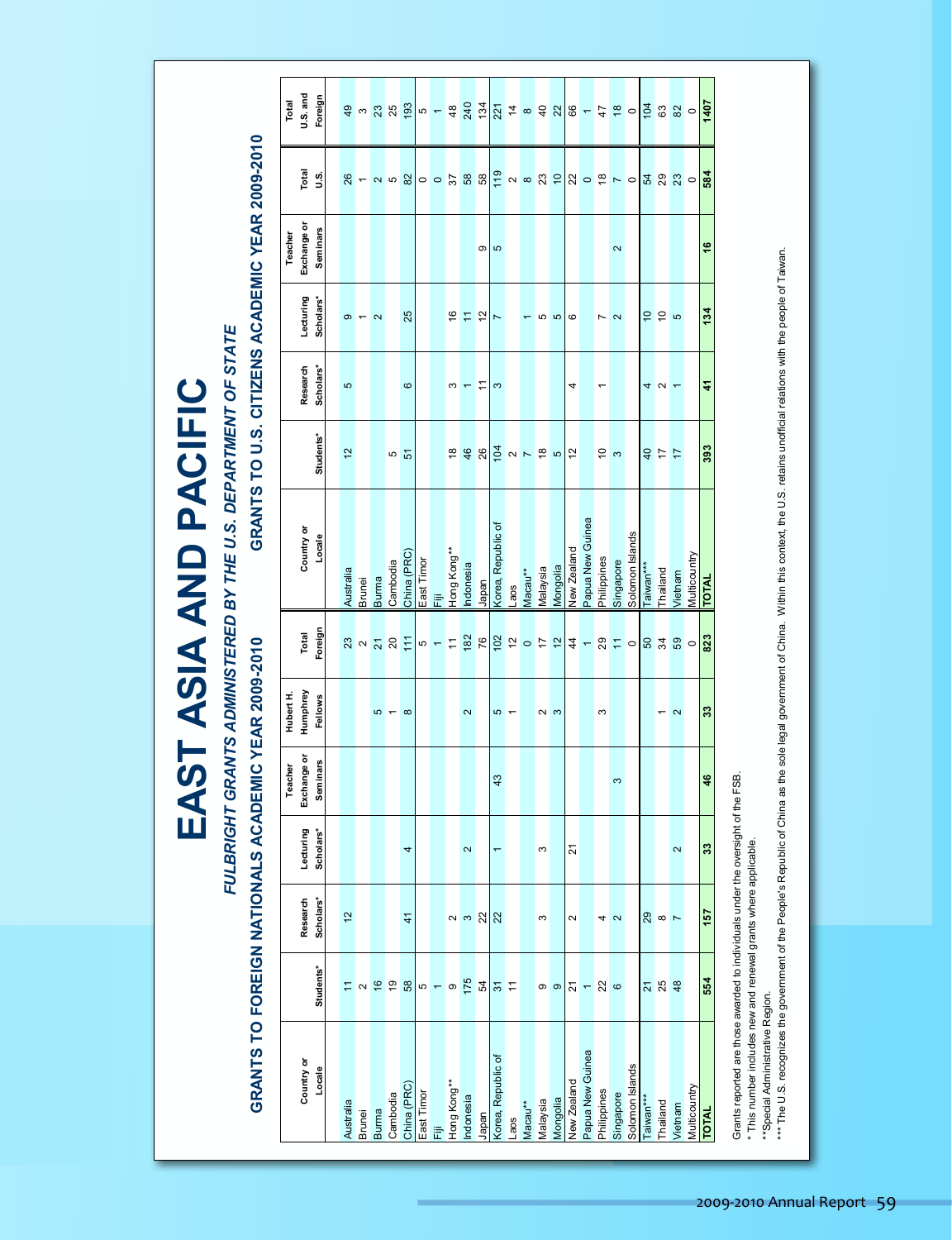EAST ASIA AND PACIFIC - HISTORICAL TOTALS **EAST ASIA AND PACIFIC - HISTORICAL TOTALS** FULBRIGHT GRANTS ADMINISTERED BY THE U.S. DEPARTMENT OF STATE *FULBRIGHT GRANTS ADMINISTERED BY THE U.S. DEPARTMENT OF STATE*

## **GRANTS TO FOREIGN NATIONALS 1949-2009 GRANTS TO U.S. CITIZENS 1949-2009** GRANTS TO FOREIGN NATIONALS 1949-2009

#### GRANTS TO U.S. CITIZENS 1949-2009

| Total     | <b>U.S.</b> and | Foreign         |           | 4723            | 776                                                 | 479            | 2645           | $\frac{3}{2}$  | 131                     | 490             | 2680     | 9477           | 8268                               | 320                      | $\overline{2}$                                              | 1437                     | 174                                                                                                                  |                    | 2654<br>77<br>101 |                  | 3067                                                              | 516             |                  |                  | $2 2102$<br>$2419$ | 1272            | $\overline{7}$  | 39596        |
|-----------|-----------------|-----------------|-----------|-----------------|-----------------------------------------------------|----------------|----------------|----------------|-------------------------|-----------------|----------|----------------|------------------------------------|--------------------------|-------------------------------------------------------------|--------------------------|----------------------------------------------------------------------------------------------------------------------|--------------------|-------------------|------------------|-------------------------------------------------------------------|-----------------|------------------|------------------|--------------------|-----------------|-----------------|--------------|
|           | Total           | $\frac{5}{2}$   | 1952      | $\overline{a}$  | 188                                                 | 100            | 1431           | $\frac{2}{5}$  |                         | 344             | 713      | 2317           |                                    |                          | $\frac{68}{141}$<br>$\frac{42}{141}$                        |                          |                                                                                                                      | 1184               |                   | 34<br>33<br>787  |                                                                   | 213             |                  | $rac{5}{87}$     |                    | 351             | 38              | 13672        |
| Teacher   | Exchange or     | Seminars        |           |                 | $\frac{15}{15}$ o $\frac{12}{15}$ $\frac{12}{15}$ o |                |                |                | $0m$ $\sim$ $8o$        |                 |          | $\frac{14}{4}$ | 880                                |                          |                                                             | $\overline{a}$           | $\circ$                                                                                                              | 106                | S                 |                  | $\alpha \approx 4$                                                |                 |                  |                  |                    | 0 0 0 0 0 0 0   |                 | 843          |
|           | Lecturing       | Scholars*       | 686       |                 | 488                                                 |                | 669            | $\approx$ 86   |                         | 181             | 222      | 718            |                                    |                          | $rac{5}{4}$ $rac{8}{4}$ $rac{1}{2}$ $rac{1}{2}$ $rac{1}{4}$ |                          |                                                                                                                      | 375                |                   | $\frac{1}{2}$    | 369                                                               | $\overline{78}$ | $\frac{0}{361}$  |                  | 385                | 149             | 24              | 5153         |
|           | Research        | Scholars*       |           |                 | $\frac{48}{9}$ 0 $\frac{1}{4}$ + $\frac{88}{9}$     |                |                |                | 0.55                    |                 |          | 682            | $\frac{18}{8}$ o o $\frac{4}{9}$ o |                          |                                                             |                          |                                                                                                                      |                    |                   |                  |                                                                   |                 |                  |                  |                    |                 |                 | 2438         |
|           |                 | Students*       | 663       |                 | $rac{6}{5}$                                         | $\frac{9}{2}$  | 494            |                | $rac{6}{5}$ $rac{4}{5}$ |                 | 379      | 773            | 1075                               |                          | 18 35                                                       |                          |                                                                                                                      |                    |                   |                  | $\frac{5}{3}$ $\frac{4}{3}$ $\approx$ $\frac{5}{3}$ $\frac{8}{3}$ |                 |                  |                  | 088                | $\frac{124}{9}$ |                 |              |
|           | Country or      | Locale          | Australia | Brunei          | Burma                                               | Cambodia       | China (PRC)    | East Timor     |                         | Hong Kong**     | ndonesia | Japan          | Korea, Republic of                 | -aos                     | Macau**                                                     | Malaysia                 | Mongolia                                                                                                             | <b>Vew Zealand</b> | Pacific Islands   | Papua New Guinea | Philippines                                                       | Singapore       | Solomon Islands  | aiwan***         | hailand            | /ietnam         | Multicountry    | <b>TOTAL</b> |
|           | Total           | Foreign         |           | 2771<br>17      | 588                                                 | 379            | 1214           | $\frac{1}{2}$  |                         | 146             | 1967     | 7160           | 2181                               | 246                      | $\circ$                                                     | 958                      | 105                                                                                                                  | 1470               | 43                | 68               | 2280                                                              | 303             | $\frac{2}{1291}$ |                  | 1698               | 921             | 33              | 25924        |
| Hubert H  | Humphrey        | <b>Fellows</b>  |           | $\circ$ $\sim$  | 54                                                  | $\approx$      | 111            |                | $-8000$                 |                 |          |                |                                    |                          | 30098                                                       |                          |                                                                                                                      | $\circ$            | 4                 | $\frac{1}{2}$    | $\frac{9}{4}$ 4                                                   |                 |                  |                  |                    | $-222$          |                 | 658          |
| Study     | of the          | s.              |           | 000             |                                                     | 5              | $\overline{a}$ | $\circ$        |                         | $\circ$ $\sim$  |          | $888 -$        |                                    |                          |                                                             |                          | $\circ$ $\overset{\circ}{\alpha}$ $\sim$ $\overset{\circ}{\alpha}$ $\circ$ $\circ$ $\overset{\circ}{\alpha}$ $\circ$ |                    |                   |                  |                                                                   |                 |                  | $-87$            |                    | $\frac{15}{10}$ |                 | 300          |
| Practical | Experience      | & Training      |           | $\circ$ $\circ$ | $\circ$                                             | $\overline{ }$ | $\mathbf{c}$   | $\circ$        | $\circ$                 | $\circ$         | 4        | $\infty$       | $\sim$ $-$                         |                          | $\circ$                                                     | $\overline{\phantom{0}}$ |                                                                                                                      | $\circ$            | $\circ$           | $\circ$          |                                                                   | $\circ$         |                  | $\circ$ m $\sim$ |                    | $\sim$          |                 | 35           |
| Teacher   | Exchange or     | <b>Seminars</b> | 321       |                 | 50                                                  | 57             | $\frac{1}{2}$  | $\circ$        | $\overline{a}$          | $\overline{29}$ | 86       | 503            | 290                                | 86                       | $\circ$                                                     |                          | $\frac{125}{0}$                                                                                                      | 212                |                   | $\sim$ $\circ$   | $\frac{2}{2}$ 8                                                   |                 | $\circ$ $\circ$  |                  | 126                | $\frac{1}{2}$   | $\circ$         | 2117         |
|           | Lecturing       | Scholars*       | 177       | $\circ$         | 5                                                   | $\sim$         | 86             | $\circ$        |                         | S               | 98       | 252            |                                    | $8^{\circ}$              |                                                             | $87$                     | $\circ$                                                                                                              | 114                | $\leftarrow$      | $\circ$          | 65                                                                | $\circ$         | $\circ$          | 54               | 69                 | $\sim$ $\circ$  |                 | 1131         |
|           | Research        | Scholars*       | 1052      | $\sim$          | $\overline{6}$                                      | $\leftarrow$   | 574            | $\circ$        | S                       | 38              | 99       | 2014           | 534                                | $\overline{\phantom{0}}$ | $\circ$                                                     | 238                      |                                                                                                                      | 360                |                   | $\circ$          | 156                                                               | $\overline{7}$  | $\circ$          | 549              | 85                 | 85              | $\overline{24}$ | 5991         |
|           |                 | Students*       | 1215      | $\frac{3}{2}$   | 339                                                 | 348            | 402            | $\overline{1}$ | 38                      | 75              | 1594     | 4322           | 1151                               | 156                      | $\circ$                                                     | 445                      | 78                                                                                                                   | 779                | $\overline{3}$    | $\overline{5}$   | 1789                                                              | 187             | $\sim$           | 563              | 1336               | 767             | $\circ$         | 15692        |
|           | Country or      |                 |           |                 |                                                     |                |                |                |                         |                 |          |                |                                    |                          |                                                             |                          |                                                                                                                      |                    |                   |                  |                                                                   |                 |                  |                  |                    |                 |                 |              |
|           |                 | Locale          | Australia | Brunei          | Burma                                               | Cambodia       | China (PRC)    | East Timor     |                         | Hong Kong**     | ndonesia | Japan          | Korea, Republic of                 | -aos                     | Macau**                                                     | Nalaysia                 | Mongolia                                                                                                             | <b>Vew Zealand</b> | Pacific Islands   | Papua New Guinea | Philippines                                                       | Singapore       | Solomon Islands  | *** newie        | hailand            | <i>l</i> ietnam | Multicountry    | <b>TOTAL</b> |
|           |                 |                 |           |                 | <b>Scholarship Board</b>                            |                |                |                |                         |                 |          |                |                                    |                          |                                                             |                          |                                                                                                                      |                    |                   |                  |                                                                   |                 |                  |                  |                    |                 |                 |              |
|           |                 |                 |           |                 |                                                     |                |                |                |                         |                 |          |                |                                    |                          |                                                             |                          |                                                                                                                      |                    |                   |                  |                                                                   |                 |                  |                  |                    |                 |                 |              |
|           |                 |                 |           |                 |                                                     |                |                |                |                         |                 |          |                |                                    |                          |                                                             |                          |                                                                                                                      |                    |                   |                  |                                                                   |                 |                  |                  |                    |                 |                 |              |
|           |                 |                 |           |                 |                                                     |                |                |                |                         |                 |          |                |                                    |                          |                                                             |                          |                                                                                                                      |                    |                   |                  |                                                                   |                 |                  |                  |                    |                 |                 |              |
|           |                 |                 |           |                 |                                                     |                |                |                |                         |                 |          |                |                                    |                          |                                                             |                          |                                                                                                                      |                    |                   |                  |                                                                   |                 |                  |                  |                    |                 |                 |              |
|           |                 |                 |           |                 |                                                     |                |                |                |                         |                 |          |                |                                    |                          |                                                             |                          |                                                                                                                      |                    |                   |                  |                                                                   |                 |                  |                  |                    |                 |                 |              |
|           |                 |                 |           |                 |                                                     |                |                |                |                         |                 |          |                |                                    |                          |                                                             |                          |                                                                                                                      |                    |                   |                  |                                                                   |                 |                  |                  |                    |                 |                 |              |
|           |                 |                 |           |                 |                                                     |                |                |                |                         |                 |          |                |                                    |                          |                                                             |                          |                                                                                                                      |                    |                   |                  |                                                                   |                 |                  |                  |                    |                 |                 |              |
|           |                 |                 |           |                 |                                                     |                |                |                |                         |                 |          |                |                                    |                          |                                                             |                          |                                                                                                                      |                    |                   |                  |                                                                   |                 |                  |                  |                    |                 |                 |              |
|           |                 |                 |           |                 |                                                     |                |                |                |                         |                 |          |                |                                    |                          |                                                             |                          |                                                                                                                      |                    |                   |                  |                                                                   |                 |                  |                  |                    |                 |                 |              |

Grants reported are those awarded to individuals under the oversight of the FSB.  $T$  This reported are those awarded to individuals under the oversight of the FSB.

 $*$  This number includes new and renewal grants where applicable. \* This number includes new and renewal grants where applicable

<sup>\*\*</sup> Special Administrative Region.

\*\* Special Administrative Region.<br>\*\*\* The U.S. recognizes the government of the People's Republic of China as the sole legal government of China. Within this context, the U.S. retains unofficial relations with the people o \*\*\* The U.S. recognizes the government of the People's Republic of China as the sole legal government of China. Within this context, the U.S. retains unofficial relations with the people of Taiwan.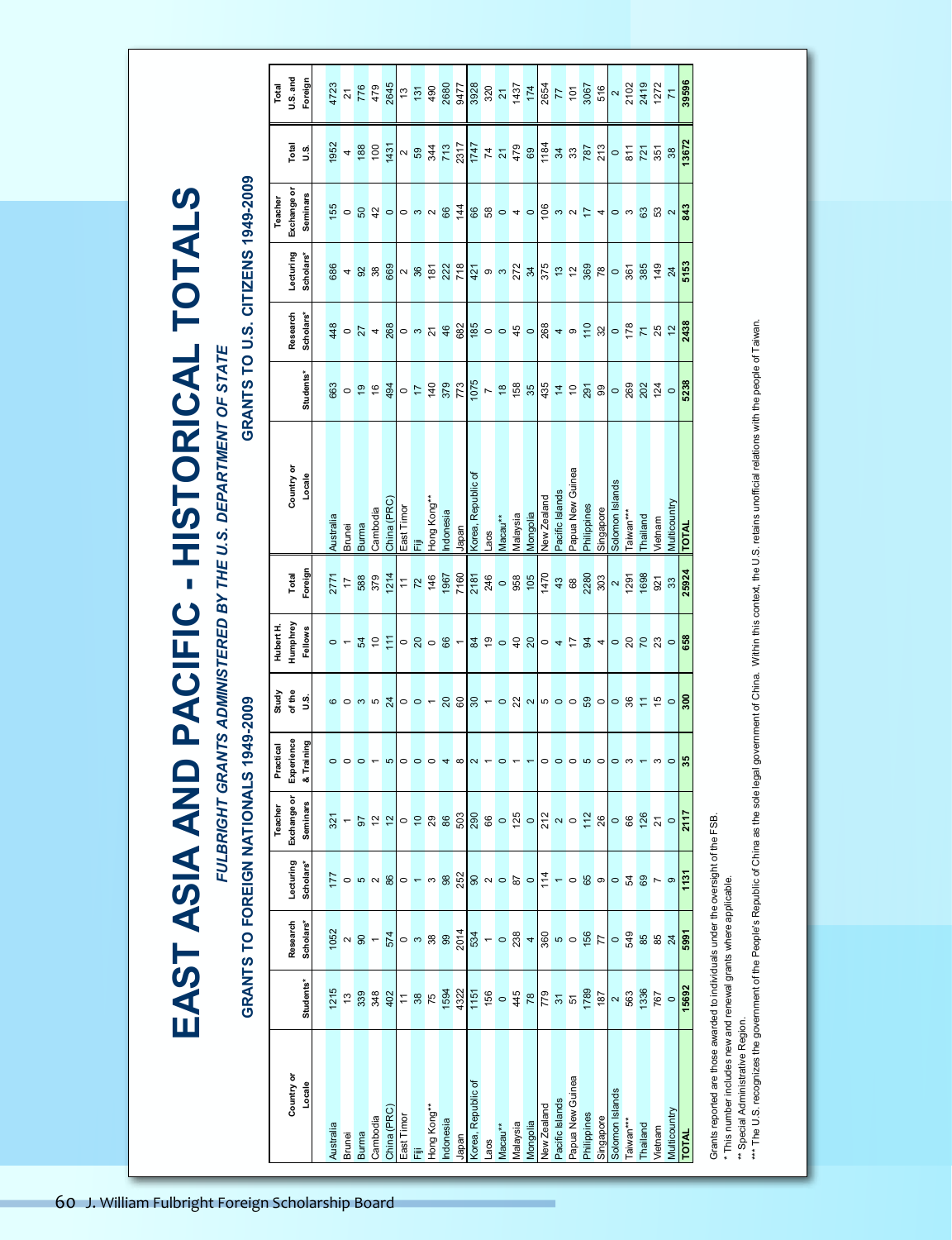|                                 |                     |                                                                        |                                                     |                                                       |                                  |                  | EUROPE                                                           |                                                                     |                                                  |                                    |               |                                                                                      |
|---------------------------------|---------------------|------------------------------------------------------------------------|-----------------------------------------------------|-------------------------------------------------------|----------------------------------|------------------|------------------------------------------------------------------|---------------------------------------------------------------------|--------------------------------------------------|------------------------------------|---------------|--------------------------------------------------------------------------------------|
|                                 |                     |                                                                        |                                                     |                                                       |                                  |                  | DEPARTMENT OF STATE<br>FULBRIGHT GRANTS ADMINISTERED BY THE U.S. |                                                                     |                                                  |                                    |               |                                                                                      |
|                                 |                     |                                                                        | GRANTS TO FOREIGN NATIONALS ACADEMIC YEAR 2009-2010 |                                                       |                                  |                  |                                                                  |                                                                     | GRANTS TO U.S. CITIZENS ACADEMIC YEAR 2009-2010  |                                    |               |                                                                                      |
| Country or<br>Locale            | Students*           | Research<br>Scholars*                                                  | Lecturing<br>Scholars*                              | Teacher<br>Exchange or<br>Seminars                    | Hubert H.<br>Humphrey<br>Fellows | Total<br>Foreign | Country or<br>Locale                                             | <b>Students</b>                                                     | Lecturing<br>Scholars*<br>Research<br>Scholars*  | Teacher<br>Exchange or<br>Seminars | Total<br>U.S. | Total<br>U.S. and<br>Foreign                                                         |
| <b>Albania</b>                  |                     |                                                                        |                                                     |                                                       | $\leftarrow$                     |                  | Albania                                                          |                                                                     | $\sim$                                           |                                    |               |                                                                                      |
| Andorra                         | $\sim$ $-$          |                                                                        |                                                     |                                                       |                                  |                  | Andorra                                                          |                                                                     |                                                  |                                    |               |                                                                                      |
| Armenia**<br>Austria            |                     | $m$ $\alpha$ $\rightarrow$                                             | $\boldsymbol{\varsigma}$                            |                                                       | $\boldsymbol{\sim}$              |                  | Armenia**<br>Austria                                             | $\begin{array}{c} 0.7566 & 0.7566 \\ 0.756 & 0.7566 \\ \end{array}$ | 4P<br>$\boldsymbol{\infty}$                      |                                    |               |                                                                                      |
| Azerbaijan**                    | $\frac{2}{3}$       |                                                                        |                                                     |                                                       | $\overline{\phantom{0}}$         |                  | Azerbaijan <sup>**</sup>                                         |                                                                     |                                                  |                                    |               |                                                                                      |
| Belarus**                       |                     |                                                                        |                                                     |                                                       |                                  |                  | Belarus**                                                        |                                                                     |                                                  |                                    |               |                                                                                      |
| Bosnia & Herzegovina<br>Belgium |                     | $\frac{1}{10}$                                                         |                                                     |                                                       |                                  |                  | Bosnia & Herzegovina<br>Belgium                                  |                                                                     | $ \circ$ $\circ$ $\circ$ $+$ $\circ$ $\circ$ $+$ |                                    |               |                                                                                      |
| Bulgaria                        |                     |                                                                        | $- -$                                               |                                                       |                                  |                  | <b>Bulgaria</b>                                                  |                                                                     | $\overline{\phantom{m}}$                         |                                    |               |                                                                                      |
| Croatia                         |                     |                                                                        |                                                     |                                                       |                                  |                  | Croatia<br>Cyprus                                                |                                                                     |                                                  |                                    |               |                                                                                      |
| Czech Republic<br>Cyprus        |                     | $\overline{\phantom{a}}$                                               |                                                     | $\overline{ }$                                        | $\sim$                           |                  | Czech Republic                                                   |                                                                     | 4                                                | $\overline{\phantom{a}}$           |               |                                                                                      |
| Denmark                         |                     |                                                                        | 4 <sub>N</sub>                                      |                                                       |                                  |                  | Denmark                                                          |                                                                     |                                                  |                                    |               |                                                                                      |
| Estonia                         |                     | $\sqrt{2}$ $-$ 4 $\circ$ $\circ$ $\frac{3}{2}$ $\circ$ $\circ$ $\circ$ | F                                                   |                                                       | $\overline{\phantom{0}}$         |                  | Estonia                                                          |                                                                     |                                                  |                                    |               |                                                                                      |
| European Union<br>Finland       |                     |                                                                        | $\overline{ }$                                      |                                                       |                                  |                  | European Union<br>Finland                                        |                                                                     | $\overline{\phantom{a}}$                         |                                    |               |                                                                                      |
| France                          |                     |                                                                        | $\overline{\phantom{0}}$                            | $\sim$ $\stackrel{\scriptstyle >}{\scriptstyle \sim}$ |                                  |                  | France                                                           |                                                                     | 5402<br>$\boldsymbol{\mathfrak{S}}$              | $\sim$ $\sim$                      |               |                                                                                      |
| Georgia**                       |                     |                                                                        |                                                     |                                                       | $\overline{\phantom{0}}$         |                  | Georgia**                                                        |                                                                     |                                                  |                                    |               |                                                                                      |
| Germany<br>Gibraltar            | 209                 |                                                                        |                                                     |                                                       |                                  |                  | Germany<br>Gibraltar                                             |                                                                     | $\sim$                                           | $38$                               |               |                                                                                      |
| Greece                          |                     | $\infty$ $\sim$                                                        |                                                     |                                                       |                                  |                  | Greece                                                           |                                                                     | က က                                              | <u>  ო</u>                         |               |                                                                                      |
| Hungary                         |                     |                                                                        | S                                                   | S                                                     | $\overline{\phantom{0}}$         |                  |                                                                  |                                                                     |                                                  |                                    |               |                                                                                      |
| Iceland<br>Ireland              |                     | $\circ$                                                                |                                                     |                                                       |                                  |                  | Hungary<br>Iceland<br>Ireland                                    |                                                                     | 3925                                             |                                    |               |                                                                                      |
| taly                            | $25 - 5$            | $\frac{6}{2}$                                                          | ოო                                                  |                                                       |                                  |                  | taly                                                             | $\circ$ $\circ$ $\circ$ $\circ$ $\circ$                             | $\sim$ 4                                         | $\overline{\phantom{a}}$           |               |                                                                                      |
| Kosovo                          | $-\circ$            | $\frac{4}{4}$                                                          |                                                     |                                                       |                                  |                  | ovosoy                                                           |                                                                     |                                                  |                                    |               |                                                                                      |
| Latvia                          |                     |                                                                        | $\overline{\phantom{0}}$                            |                                                       |                                  |                  | Latvia                                                           | $\mathfrak{S}$                                                      | $\mathfrak{S}$                                   |                                    |               |                                                                                      |
| Liechtenstein<br>Lithuania      | ю                   |                                                                        |                                                     |                                                       |                                  |                  | Liechtenstein<br>Lithuania                                       | $\mathbf 5$                                                         |                                                  |                                    |               |                                                                                      |
| Luxembourg                      |                     |                                                                        |                                                     |                                                       |                                  |                  |                                                                  |                                                                     |                                                  |                                    |               |                                                                                      |
| Macedonia                       | $\infty$            | $\sim$ $-$                                                             |                                                     |                                                       |                                  |                  | Luxembourg<br>Macedonia                                          |                                                                     |                                                  |                                    |               |                                                                                      |
| Moldova**<br>Malta              |                     | 4                                                                      |                                                     |                                                       |                                  |                  | Moldova**<br>Malta                                               | $m$ $\alpha$ $\omega$                                               |                                                  |                                    |               |                                                                                      |
| Montenegro                      |                     | $\blacksquare$                                                         | $\overline{\phantom{m}}$                            |                                                       |                                  |                  | Montenegro                                                       |                                                                     |                                                  |                                    |               |                                                                                      |
| Netherlands<br>Norway           |                     | $\overline{ }$                                                         | $\sim$                                              |                                                       |                                  |                  | Netherlands<br><b>ABAJON</b>                                     |                                                                     | ᡪ                                                |                                    |               |                                                                                      |
| Poland                          | 282925              | おかてるみるるものも                                                             | $\overline{\phantom{0}}$                            |                                                       | $\sim$                           |                  | Poland                                                           |                                                                     | OND-DQZZOZZ-02020<br>ထက                          |                                    |               | 4 @ 0 @ u <mark>= m = m &amp; k \$ ± # @ = # @ # \$ @ @ #</mark> \$ @ <mark>#</mark> |
| Romania<br>Portugal             |                     |                                                                        |                                                     |                                                       | $\overline{\phantom{m}}$         |                  | Portugal<br>Romania                                              |                                                                     |                                                  |                                    |               |                                                                                      |
| Russia**                        |                     |                                                                        | $\overline{ }$                                      |                                                       | 4                                |                  |                                                                  |                                                                     |                                                  |                                    |               |                                                                                      |
| Serbia                          |                     |                                                                        |                                                     |                                                       | $\sim$ $-$                       |                  | Russia**<br>Serbia                                               |                                                                     |                                                  |                                    |               |                                                                                      |
| Slovenia<br>Slovakia            |                     |                                                                        |                                                     |                                                       |                                  |                  | Slovakia<br>Slovenia                                             |                                                                     |                                                  |                                    |               |                                                                                      |
| Spain                           |                     |                                                                        |                                                     |                                                       |                                  |                  | Spain                                                            |                                                                     | $\overline{\phantom{a}}$                         |                                    |               |                                                                                      |
| Sweden<br>Switzerland           |                     |                                                                        | $\overline{\phantom{0}}$                            |                                                       |                                  |                  | Sweden<br>Switzerland                                            |                                                                     |                                                  |                                    |               |                                                                                      |
|                                 |                     |                                                                        |                                                     | $ -$                                                  |                                  |                  |                                                                  |                                                                     |                                                  |                                    |               |                                                                                      |
| Ukraine**<br>Turkey             | 4 2 3 3 5 5 6 7 8 7 | 555                                                                    | $m \sim$                                            |                                                       | ოო                               |                  | Turkey<br>Ukraine**                                              | 023959998                                                           | $\frac{1}{2}$<br>$\sim$ $\sim$ $\sim$            | $\overline{\phantom{a}}$           |               |                                                                                      |
| United Kingdom                  |                     |                                                                        |                                                     | $20\,$                                                |                                  |                  | United Kingdom                                                   |                                                                     |                                                  | $\overline{c}$                     |               |                                                                                      |
| Multicountry***<br>TOTAL        |                     |                                                                        |                                                     |                                                       |                                  |                  | Multicountry***                                                  |                                                                     |                                                  |                                    |               |                                                                                      |
|                                 | 926                 | 323                                                                    | $\boldsymbol{\mathsf{B}}$                           | 39                                                    | $\rm ^{30}$                      |                  |                                                                  | 674                                                                 | 350<br>$\overline{z}$                            | 89                                 |               |                                                                                      |

Grants reported are those awarded to individuals under the oversight of the FSB. Yugoslavia\* 728 636 70 311 26 This number includes new and renewal grants where applicable. Multicountry\*\* 0 22 23 1823 0 1823 0 1823 0 23 1 Grants reported are those awarded to individuals under the oversight of the FSB.<br>• This number includes new and renewall grants where applicable.<br>• "Formerly reported under the heading Eurasia.<br>• "Includes multicounty figu

"Formerly reported under the heading European and the main state of the heading European and the heading European and the heading European and the heading European and the heading European and the heading European and the **\*\*\***Includes multicountry figures formerly reported under the heading Eurasia.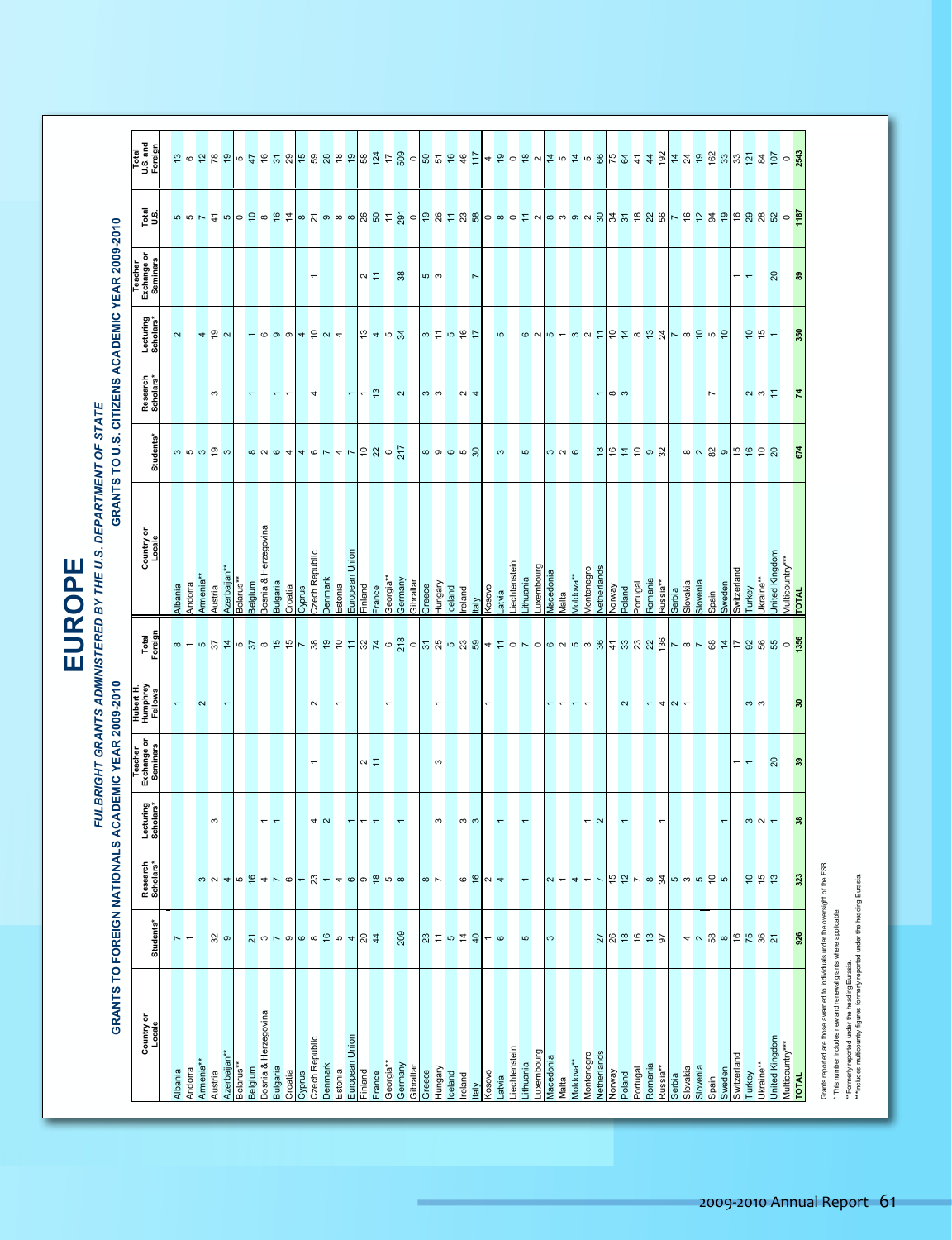EUROPE - HISTORICAL TOTALS<br>FULBRIGHT GRANTS ADMINISTREED BY THE U.S. DEPARTMENT OF STATE **EUROPE - HISTORICAL TOTALS**

*FULBRIGHT GRANTS ADMINISTERED BY THE U.S. DEPARTMENT OF STATE*

|                                       | Total<br>U.S. and<br>Foreign                |                           |         |                     |         |                         |                       |         |                                 |                 |                               |        |                    |                |         |                       |                |                   |           |                            |           |        |                              |         |         |                                                                                                                                                                                                                                 |       |                            |           |                                                                                                                                                                                                                                                                                                                        |                  |                     |                   |             |                              |        |          |                                 |                               |                     |                           |                   |       |        |                          |           |                       |                                                            |                                 |                                 |                                                                                  |
|---------------------------------------|---------------------------------------------|---------------------------|---------|---------------------|---------|-------------------------|-----------------------|---------|---------------------------------|-----------------|-------------------------------|--------|--------------------|----------------|---------|-----------------------|----------------|-------------------|-----------|----------------------------|-----------|--------|------------------------------|---------|---------|---------------------------------------------------------------------------------------------------------------------------------------------------------------------------------------------------------------------------------|-------|----------------------------|-----------|------------------------------------------------------------------------------------------------------------------------------------------------------------------------------------------------------------------------------------------------------------------------------------------------------------------------|------------------|---------------------|-------------------|-------------|------------------------------|--------|----------|---------------------------------|-------------------------------|---------------------|---------------------------|-------------------|-------|--------|--------------------------|-----------|-----------------------|------------------------------------------------------------|---------------------------------|---------------------------------|----------------------------------------------------------------------------------|
|                                       | Total<br>U.S.                               |                           |         |                     |         |                         |                       |         |                                 |                 |                               |        |                    |                |         |                       |                |                   |           |                            |           |        |                              |         |         |                                                                                                                                                                                                                                 |       |                            |           |                                                                                                                                                                                                                                                                                                                        |                  |                     |                   |             |                              |        |          |                                 |                               |                     |                           |                   |       |        |                          |           |                       |                                                            |                                 |                                 |                                                                                  |
|                                       | Exchange or                                 |                           |         |                     |         |                         |                       |         |                                 |                 |                               |        |                    |                |         |                       |                |                   |           |                            |           |        |                              |         |         |                                                                                                                                                                                                                                 |       |                            |           |                                                                                                                                                                                                                                                                                                                        |                  |                     |                   |             |                              |        |          |                                 |                               |                     |                           |                   |       |        |                          |           |                       |                                                            |                                 |                                 |                                                                                  |
|                                       | Lecturing<br>Scholars*                      |                           |         |                     |         |                         |                       |         |                                 |                 |                               |        |                    |                |         |                       |                |                   |           |                            |           |        |                              |         |         |                                                                                                                                                                                                                                 |       |                            |           |                                                                                                                                                                                                                                                                                                                        |                  |                     |                   |             |                              |        |          |                                 |                               |                     |                           |                   |       |        |                          |           |                       |                                                            |                                 |                                 |                                                                                  |
|                                       | Research<br>Scholars*                       |                           |         |                     |         |                         |                       |         |                                 |                 |                               |        |                    |                |         |                       |                |                   |           |                            |           |        |                              |         |         |                                                                                                                                                                                                                                 |       |                            |           |                                                                                                                                                                                                                                                                                                                        |                  |                     |                   |             |                              |        |          |                                 |                               |                     |                           |                   |       |        |                          |           |                       |                                                            |                                 |                                 |                                                                                  |
| GRANTS TO U.S. CITIZENS 1949-2009     | Students*                                   |                           |         |                     |         |                         |                       |         |                                 |                 |                               |        |                    |                |         |                       |                |                   |           |                            |           |        |                              |         |         | း အေထာင်း အေထာင်း အေထာင်း အေထာင်း အေထာင်း အေထာင်း အေထာင်း အေထာင် အေထာင် အေထာင် အေထာင် အေထာင် အေထာင် အေထာင် အေထ<br>အေထာင် အေထာင် အေထာင် အေထာင် အေထာင် အေထာင် အေထာင် အေထာင် အေထာင် အေထာင် အေထာင် အေထာင် အေထာင် အေထာင် အေထာင် အေထာ |       |                            |           |                                                                                                                                                                                                                                                                                                                        |                  |                     |                   |             |                              |        |          |                                 |                               |                     |                           |                   |       |        |                          |           |                       |                                                            |                                 |                                 |                                                                                  |
|                                       | Country or<br>Locale                        | Albania                   |         | Armenia*<br>Austria |         | Azerbaijan<br>Belarus** |                       |         | 3elgium<br>3osnia & Herzegovina |                 | Bulgaria<br>Croatia<br>Cyprus |        | ">zechoslavakia    | Czech Republic | Jenmark | Estonia<br>European l |                | Finland<br>France |           | Georgia**<br>Germany       | Gibraltar |        | Greece<br>Hungary<br>Iceland |         | eland   | Cosovo<br>taly                                                                                                                                                                                                                  | atvia | .iechtenstein<br>.ithuania |           |                                                                                                                                                                                                                                                                                                                        | lacedonia        | Aoldova**           | <b>Iontengegr</b> | letherlands | Norway<br>Poland<br>Portugal |        |          |                                 | Romania<br>Russia**<br>Serbia |                     | Serbia & Mont<br>Slovakia | Slovenia<br>Spain |       | Sweden | Switzerland<br>Turkey    |           |                       | United Kingdom<br>USSR*****                                | Yugoslavia***<br>Multicountry** |                                 |                                                                                  |
|                                       | Total<br>Foreign                            |                           |         |                     |         |                         |                       |         |                                 |                 |                               |        |                    |                |         |                       |                |                   |           |                            |           |        |                              |         |         |                                                                                                                                                                                                                                 |       |                            |           |                                                                                                                                                                                                                                                                                                                        |                  |                     |                   |             |                              |        |          |                                 |                               |                     |                           |                   |       |        |                          |           |                       |                                                            |                                 |                                 |                                                                                  |
|                                       | Hubert H.<br>Humphrey<br>Fellows            |                           |         |                     |         |                         |                       |         |                                 |                 |                               |        |                    |                |         |                       |                |                   |           |                            |           |        |                              |         |         |                                                                                                                                                                                                                                 |       |                            |           |                                                                                                                                                                                                                                                                                                                        |                  |                     |                   |             |                              |        |          |                                 |                               |                     |                           |                   |       |        |                          |           |                       |                                                            |                                 |                                 |                                                                                  |
|                                       | Study<br>of the<br>U.S.                     |                           |         |                     |         |                         |                       |         |                                 |                 |                               |        |                    |                |         |                       |                |                   |           |                            |           |        |                              |         |         | o 0 0 r 0 10 0 r 0 12 d r 0 0 10 12 4 13 0 8 8 4 0 16 0 10 0 1 - 0 4 0 17 4 5 17 0 10 1 2 10 10 10 11 0 12 12 1                                                                                                                 |       |                            |           |                                                                                                                                                                                                                                                                                                                        |                  |                     |                   |             |                              |        |          |                                 |                               |                     |                           |                   |       |        |                          |           |                       |                                                            |                                 |                                 |                                                                                  |
|                                       | Practical<br>Experience<br>& Training       |                           |         |                     |         |                         |                       |         |                                 |                 |                               |        |                    |                |         |                       |                |                   |           |                            |           |        |                              |         |         |                                                                                                                                                                                                                                 |       |                            |           |                                                                                                                                                                                                                                                                                                                        |                  |                     |                   |             |                              |        |          |                                 |                               |                     |                           |                   |       |        |                          |           |                       |                                                            |                                 |                                 |                                                                                  |
|                                       | ŏ<br>Exchange<br>Seminars                   |                           |         |                     |         |                         |                       |         |                                 |                 |                               |        |                    |                |         |                       |                |                   |           |                            |           |        |                              |         |         |                                                                                                                                                                                                                                 |       |                            |           |                                                                                                                                                                                                                                                                                                                        |                  |                     |                   |             |                              |        |          |                                 |                               |                     |                           |                   |       |        |                          |           |                       |                                                            |                                 |                                 |                                                                                  |
|                                       | ecturing<br>:holars*<br>ិ និ                |                           |         |                     |         |                         |                       |         |                                 |                 |                               |        |                    |                |         |                       |                |                   |           |                            |           |        |                              |         |         | <u> ဟဝစစ္ကို နာယြန္လာ တဲ့ ေမြး အိမ္ ကို အိမ္ ေမာင္တို႔ အေန ဝတ္ေန မဆိုင္သာ အခ်ိန္ ေမာ္လား အေန အစ္လြန္ အိမ္ အိမ္ အ</u>                                                                                                            |       |                            |           |                                                                                                                                                                                                                                                                                                                        |                  |                     |                   |             |                              |        |          |                                 |                               |                     |                           |                   |       |        |                          |           |                       |                                                            |                                 |                                 |                                                                                  |
| GRANTS TO FOREIGN NATIONALS 1949-2009 | Research<br>Scholars*                       |                           |         | 88007               |         |                         |                       |         |                                 |                 |                               |        |                    |                |         |                       |                |                   |           | $888878888888888878278880$ |           |        |                              |         |         | $\frac{42}{200}$ $\frac{1}{20}$ $\frac{1}{20}$ $\frac{1}{20}$ $\frac{1}{20}$ $\frac{1}{20}$ $\frac{1}{20}$ $\frac{1}{20}$ $\frac{1}{20}$ $\frac{1}{20}$ $\frac{1}{20}$                                                          |       |                            |           |                                                                                                                                                                                                                                                                                                                        |                  |                     | $\leftarrow$      |             |                              |        |          |                                 |                               |                     |                           |                   |       |        | $\overline{\phantom{0}}$ |           |                       | 857<br>295<br>426<br>636<br>22 <mark>4607</mark>           |                                 |                                 |                                                                                  |
|                                       | Students*                                   | $\frac{28}{9}$ is $\circ$ |         |                     | 3118    |                         |                       |         |                                 |                 |                               |        |                    |                |         | $\frac{1029}{147}$    |                | 2001              |           |                            |           |        |                              |         |         | $- \frac{8}{22028} \circ \frac{8}{2288} \circ \frac{8}{228} \circ \frac{8}{228} \circ \frac{8}{228} \circ \frac{8}{228} \circ \frac{8}{228}$                                                                                    |       |                            |           | $\frac{22}{15}$ $\frac{1}{8}$ $\frac{8}{15}$ $\frac{1}{8}$ $\frac{1}{2}$ $\frac{1}{2}$ $\frac{1}{2}$ $\frac{1}{2}$ $\frac{1}{2}$ $\frac{1}{2}$ $\frac{1}{2}$ $\frac{1}{2}$ $\frac{1}{2}$ $\frac{1}{2}$ $\frac{1}{2}$ $\frac{1}{2}$ $\frac{1}{2}$ $\frac{1}{2}$ $\frac{1}{2}$ $\frac{1}{2}$ $\frac{1}{2}$ $\frac{1}{2}$ |                  |                     |                   |             |                              |        |          |                                 |                               |                     |                           |                   |       |        |                          |           |                       | $\frac{185}{189}$<br>$\frac{187}{459}$<br>$\frac{187}{42}$ |                                 | 76889                           |                                                                                  |
|                                       |                                             |                           |         |                     |         |                         |                       |         |                                 |                 |                               |        |                    |                |         |                       |                |                   |           |                            |           |        |                              |         |         |                                                                                                                                                                                                                                 |       |                            |           |                                                                                                                                                                                                                                                                                                                        |                  |                     |                   |             |                              |        |          |                                 |                               |                     |                           |                   |       |        |                          |           |                       |                                                            |                                 |                                 |                                                                                  |
|                                       |                                             |                           |         |                     |         |                         |                       |         |                                 |                 |                               |        |                    |                |         |                       |                |                   |           |                            |           |        |                              |         |         |                                                                                                                                                                                                                                 |       |                            |           |                                                                                                                                                                                                                                                                                                                        |                  |                     |                   |             |                              |        |          |                                 |                               |                     |                           |                   |       |        |                          |           |                       |                                                            |                                 |                                 |                                                                                  |
|                                       | Country or<br>Locale                        | Albania                   | Andorra | Armenia**           | Austria | Azerbaijan*             | Belarus <sup>**</sup> | Belgium | Bosnia & Herzegovina            | <b>Bulgaria</b> | Croatia                       | Cyprus | Czechoslavakia**** | Czech Republic | Denmark | Estonia               | European Union | Finland<br>France | Georgia** | Germany                    | Gibraltar | Greece | Hungary                      | lceland | Ireland | <b>ORONO</b><br>taly                                                                                                                                                                                                            | atvia | iechtenstein               | .ithuania | uxembourg                                                                                                                                                                                                                                                                                                              | <b>Macedonia</b> | Moldova**<br>Vlaita | Montenegro        | Netherlands | Norway                       | Poland | Portugal | Romania<br>Russia <sup>**</sup> | Serbia                        | Serbia & Montenegro | Slovakia                  | Slovenia          | Spain | Sweden | Switzerland<br>Turkey    | Jkraine** | <b>Jnited Kingdom</b> | <b>JSSR*****</b>                                           | rw**dpostavia                   | Multicountry***<br><b>TOTAL</b> | Grants reported are those awarded to individuals under the oversight of the FSB. |
|                                       | Villiam Fulbright Foreign Scholarship Board |                           |         |                     |         |                         |                       |         |                                 |                 |                               |        |                    |                |         |                       |                |                   |           |                            |           |        |                              |         |         |                                                                                                                                                                                                                                 |       |                            |           |                                                                                                                                                                                                                                                                                                                        |                  |                     |                   |             |                              |        |          |                                 |                               |                     |                           |                   |       |        |                          |           |                       |                                                            |                                 |                                 |                                                                                  |
|                                       |                                             |                           |         |                     |         |                         |                       |         |                                 |                 |                               |        |                    |                |         |                       |                |                   |           |                            |           |        |                              |         |         |                                                                                                                                                                                                                                 |       |                            |           |                                                                                                                                                                                                                                                                                                                        |                  |                     |                   |             |                              |        |          |                                 |                               |                     |                           |                   |       |        |                          |           |                       |                                                            |                                 |                                 |                                                                                  |
|                                       |                                             |                           |         |                     |         |                         |                       |         |                                 |                 |                               |        |                    |                |         |                       |                |                   |           |                            |           |        |                              |         |         |                                                                                                                                                                                                                                 |       |                            |           |                                                                                                                                                                                                                                                                                                                        |                  |                     |                   |             |                              |        |          |                                 |                               |                     |                           |                   |       |        |                          |           |                       |                                                            |                                 |                                 |                                                                                  |
|                                       |                                             |                           |         |                     |         |                         |                       |         |                                 |                 |                               |        |                    |                |         |                       |                |                   |           |                            |           |        |                              |         |         |                                                                                                                                                                                                                                 |       |                            |           |                                                                                                                                                                                                                                                                                                                        |                  |                     |                   |             |                              |        |          |                                 |                               |                     |                           |                   |       |        |                          |           |                       |                                                            |                                 |                                 |                                                                                  |
|                                       |                                             |                           |         |                     |         |                         |                       |         |                                 |                 |                               |        |                    |                |         |                       |                |                   |           |                            |           |        |                              |         |         |                                                                                                                                                                                                                                 |       |                            |           |                                                                                                                                                                                                                                                                                                                        |                  |                     |                   |             |                              |        |          |                                 |                               |                     |                           |                   |       |        |                          |           |                       |                                                            |                                 |                                 |                                                                                  |
|                                       |                                             |                           |         |                     |         |                         |                       |         |                                 |                 |                               |        |                    |                |         |                       |                |                   |           |                            |           |        |                              |         |         |                                                                                                                                                                                                                                 |       |                            |           |                                                                                                                                                                                                                                                                                                                        |                  |                     |                   |             |                              |        |          |                                 |                               |                     |                           |                   |       |        |                          |           |                       |                                                            |                                 |                                 |                                                                                  |
|                                       |                                             |                           |         |                     |         |                         |                       |         |                                 |                 |                               |        |                    |                |         |                       |                |                   |           |                            |           |        |                              |         |         |                                                                                                                                                                                                                                 |       |                            |           |                                                                                                                                                                                                                                                                                                                        |                  |                     |                   |             |                              |        |          |                                 |                               |                     |                           |                   |       |        |                          |           |                       |                                                            |                                 |                                 |                                                                                  |
|                                       |                                             |                           |         |                     |         |                         |                       |         |                                 |                 |                               |        |                    |                |         |                       |                |                   |           |                            |           |        |                              |         |         |                                                                                                                                                                                                                                 |       |                            |           |                                                                                                                                                                                                                                                                                                                        |                  |                     |                   |             |                              |        |          |                                 |                               |                     |                           |                   |       |        |                          |           |                       |                                                            |                                 |                                 |                                                                                  |
|                                       |                                             |                           |         |                     |         |                         |                       |         |                                 |                 |                               |        |                    |                |         |                       |                |                   |           |                            |           |        |                              |         |         |                                                                                                                                                                                                                                 |       |                            |           |                                                                                                                                                                                                                                                                                                                        |                  |                     |                   |             |                              |        |          |                                 |                               |                     |                           |                   |       |        |                          |           |                       |                                                            |                                 |                                 |                                                                                  |
|                                       |                                             |                           |         |                     |         |                         |                       |         |                                 |                 |                               |        |                    |                |         |                       |                |                   |           |                            |           |        |                              |         |         |                                                                                                                                                                                                                                 |       |                            |           |                                                                                                                                                                                                                                                                                                                        |                  |                     |                   |             |                              |        |          |                                 |                               |                     |                           |                   |       |        |                          |           |                       |                                                            |                                 |                                 |                                                                                  |
|                                       |                                             |                           |         |                     |         |                         |                       |         |                                 |                 |                               |        |                    |                |         |                       |                |                   |           |                            |           |        |                              |         |         |                                                                                                                                                                                                                                 |       |                            |           |                                                                                                                                                                                                                                                                                                                        |                  |                     |                   |             |                              |        |          |                                 |                               |                     |                           |                   |       |        |                          |           |                       |                                                            |                                 |                                 |                                                                                  |

\* This number includes new and renewal grants where applicable.

\*\*Formerly reported under the heading Eurasia.

\*\*\*Includes multi-country figures formerly reported under the heading Eurasia.

- This nurber includes raw and terelwal grains where applicable.<br>- "Formerly reported under the heading Eurasia.<br>- "Croated multi-county fugues for an experience the heading Eurasia.<br>- "Croated multi-county fugues for an \*\*\*\*Czechoslovakia and Yugoslavia are listed for historical purposes only. As of the 1993 report, grants are reported under the names of the successor states.

\*\*\*\*\*The USSR is listed for historical purposes only. As of the 1993 report, grants are reported under the names of the successor states.

62 J. William Fulbright Foreign Scholarship Board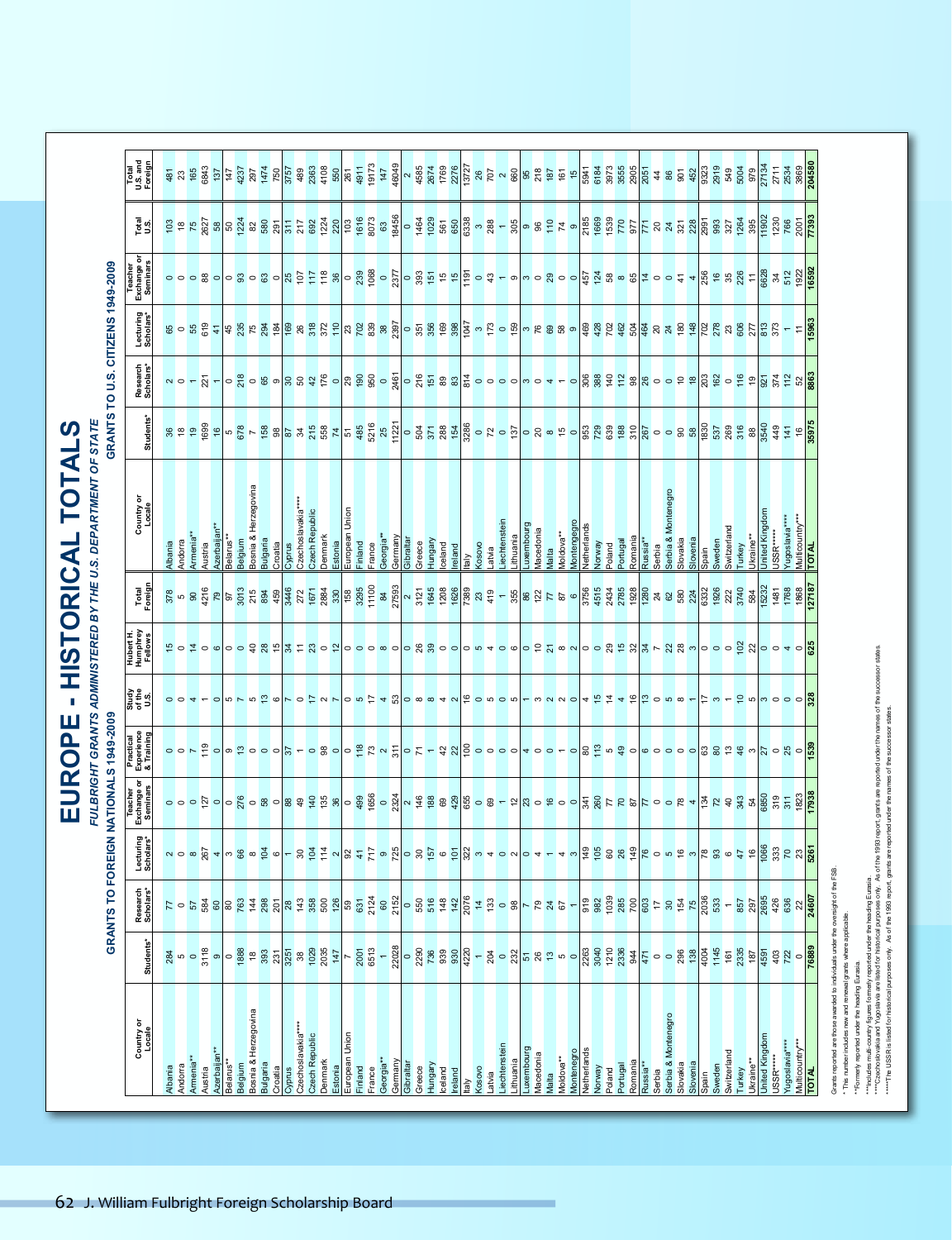| E<br>ၯ                                        |
|-----------------------------------------------|
| ď<br>Ш                                        |
| $\boldsymbol{\alpha}$<br>$\blacktriangleleft$ |
| Ш<br><b>Contract</b>                          |

#### FULBRIGHT GRANTS ADMINISTERED BY THE U.S. DEPARTMENT OF STATE *FULBRIGHT GRANTS ADMINISTERED BY THE U.S. DEPARTMENT OF STATE*

# GRANTS TO FOREIGN NATIONALS ACADEMIC YEAR 2009-2010

# GRANTS TO U.S. CITIZENS ACADEMIC YEAR 2009-2010 **GRANTS TO FOREIGN NATIONALS ACADEMIC YEAR 2009-2010 GRANTS TO U.S. CITIZENS ACADEMIC YEAR 2009-2010**

|                                                                                                                                                                                                                        |                |               |                          | Teacher         | Hubert H.               |                       |                      |                          |                      | Teacher           |                 | Total           |
|------------------------------------------------------------------------------------------------------------------------------------------------------------------------------------------------------------------------|----------------|---------------|--------------------------|-----------------|-------------------------|-----------------------|----------------------|--------------------------|----------------------|-------------------|-----------------|-----------------|
| Country or                                                                                                                                                                                                             |                | Research      | Lecturing                | Exchange or     | Humphrey                | Total                 | Country or           | Research                 | Lecturing            | Exchange or       | Total           | U.S. and        |
| Locale                                                                                                                                                                                                                 | Students*      | Scholars*     | Scholars*                | <b>Seminars</b> | Fellows                 | Foreign               | Locale               | Scholars*<br>Students*   | Scholars*            | Seminars          | 9.<br>J         | Foreign         |
|                                                                                                                                                                                                                        |                |               |                          |                 |                         |                       |                      |                          |                      |                   |                 |                 |
|                                                                                                                                                                                                                        | $\tilde{a}$    |               |                          |                 | $\overline{\mathbf{c}}$ | $\frac{1}{2}$         | Algeria              |                          |                      |                   | $\circ$         | $\frac{1}{2}$   |
|                                                                                                                                                                                                                        | <b>LO</b>      | $\sim$        |                          |                 |                         | $\circ$               | Bahrain              | S                        | Ю                    |                   | $\infty$        | 17              |
|                                                                                                                                                                                                                        | 42             | Ξ             | 4                        |                 | S                       | 60                    | Egypt                | Ю<br>$\frac{15}{2}$      | Ξ                    |                   | $\overline{3}$  | 5               |
|                                                                                                                                                                                                                        |                |               |                          |                 |                         | $\circ$               | lran**               |                          |                      |                   | $\circ$         | $\circ$         |
| Algeria<br>Bahrain<br>Egypt<br>Iran <sup>**</sup><br>Israel<br>Muwat<br>Lubya<br>Claar Toman<br>Sudan<br>Sudan<br>Sudan<br>Unlisia Emirates<br>Unlisia<br>Unlisia<br>Unlisia<br>Unlisia<br>Wana Bank & Gaza<br>Veme II | $\frac{1}{2}$  |               |                          |                 | $\circ$                 | $\frac{8}{2}$         | lraq                 |                          |                      |                   | $\circ$         | $\frac{8}{2}$   |
|                                                                                                                                                                                                                        | 28             | 13            | $\sim$                   | S               |                         | 47                    | Israel               | S<br>$\tilde{t}$         | $\frac{6}{5}$        | $\sim$            | 32              | 54              |
|                                                                                                                                                                                                                        | $\frac{1}{2}$  | 4             |                          |                 |                         | 25                    | Jordan               | 2<br>28                  | 5                    |                   | 35              | 60              |
|                                                                                                                                                                                                                        | $\overline{ }$ |               |                          |                 |                         | S                     | Kuwait               | $\sim$                   |                      |                   | 4               | $\overline{ }$  |
|                                                                                                                                                                                                                        | $\infty$       | 4             |                          |                 | $\mathbf{\Omega}$       | $\frac{4}{3}$         | Lebanon              |                          | $\infty$             |                   | $\infty$        | 22              |
|                                                                                                                                                                                                                        | თ              |               |                          |                 |                         | $\circ$               | Libya                |                          |                      |                   | $\circ$         | $\circ$         |
|                                                                                                                                                                                                                        | 25             | $\frac{1}{2}$ | $\infty$                 |                 | $\overline{ }$          | $\frac{4}{1}$         | Morocco              | $\frac{6}{2}$            | S                    |                   | $\overline{20}$ | $\overline{6}$  |
|                                                                                                                                                                                                                        | $\frac{4}{4}$  |               |                          |                 |                         | 15                    | Oman                 | <b>LO</b>                |                      |                   | $\circ$         | $\overline{2}$  |
|                                                                                                                                                                                                                        |                |               |                          |                 |                         | $\circ$               | Qatar                | $\overline{\phantom{0}}$ | $\mathbf{\tilde{c}}$ |                   | S               | $\infty$        |
|                                                                                                                                                                                                                        | Ю              | S             |                          |                 | $\sim$                  | $\tilde{\mathcal{L}}$ | Saudi Arabia         |                          |                      |                   | ۰               | $\overline{1}$  |
|                                                                                                                                                                                                                        |                |               |                          |                 |                         | $\circ$               | Sudan                |                          |                      |                   | $\circ$         | $\circ$         |
|                                                                                                                                                                                                                        | 6              |               |                          |                 | $\boldsymbol{\sim}$     | $\tilde{a}$           | Syria                | 4<br>ő                   |                      |                   | 4               | $\overline{24}$ |
|                                                                                                                                                                                                                        | é,             | 5             |                          |                 | $\overline{ }$          | 26                    | Tunisia              | $\infty$                 |                      |                   | 4               | 30              |
|                                                                                                                                                                                                                        | $\sim$         |               |                          |                 |                         | $\sim$                | United Arab Emirates | 2<br>က                   |                      |                   | ဖ               | $\circ$         |
|                                                                                                                                                                                                                        | $\overline{C}$ | S             | $\overline{\mathbf{C}}$  |                 |                         | $\frac{15}{2}$        | West Bank & Gaza     |                          |                      |                   | $\sim$          | $\overline{1}$  |
|                                                                                                                                                                                                                        | $\infty$       |               | $\overline{\phantom{0}}$ |                 |                         | $\overline{0}$        | Yemen                |                          |                      |                   | $\circ$         | $\tilde{a}$     |
|                                                                                                                                                                                                                        |                |               |                          |                 |                         | $\circ$               | Multicountry         |                          |                      |                   | $\circ$         | $\circ$         |
|                                                                                                                                                                                                                        | 223            | 62            | 17                       | ø               | 22                      | 327                   | <b>TOTAL</b>         | ę,<br>56                 | 56                   | $\mathbf{\alpha}$ | 174             | 507             |
|                                                                                                                                                                                                                        |                |               |                          |                 |                         |                       |                      |                          |                      |                   |                 |                 |

Grants reported are those awarded to individuals under the oversight of the FSB.<br>\*This number includes new and renewal grants where applicable.<br>\*\*Formerly reported under the heading South Asia. Grants reported are those awarded to individuals under the oversight of the FSB.

\*This number includes new and renewal grants where applicable.

\*\*Formerly reported under the heading South Asia. \*\*Formerly reported under the heading South Asia.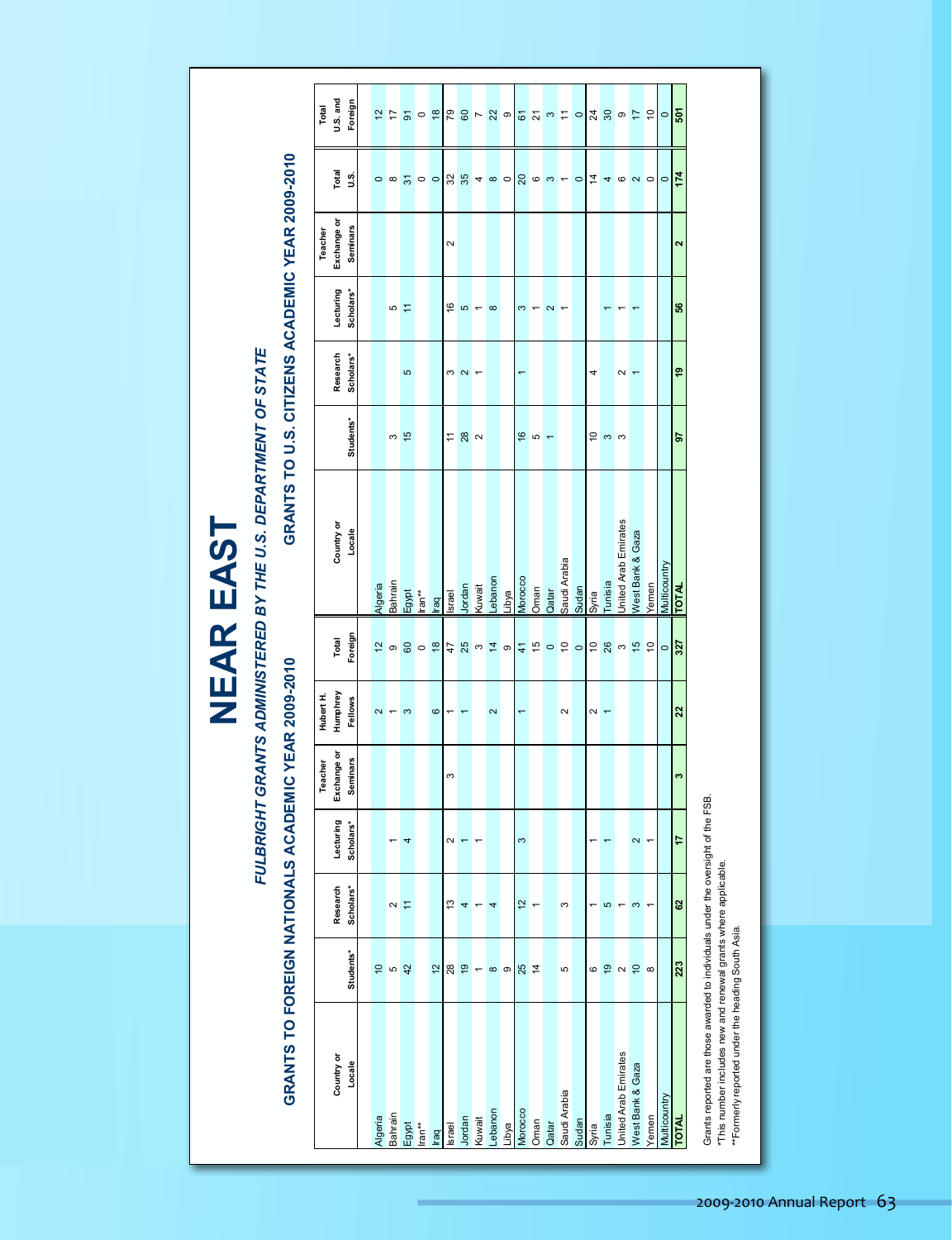FULBRIGHT GRANTS ADMINISTERED BY THE U.S. DEPARTMENT OF STATE *FULBRIGHT GRANTS ADMINISTERED BY THE U.S. DEPARTMENT OF STATE*

**NEAR EAST - HISTORICAL TOTALS**

**NEAR EAST - HISTORICAL TOTALS** 

### **GRANTS TO FOREIGN NATIONALS 1949-2009 GRANTS TO U.S. CITIZENS 1949-2009** GRANTS TO FOREIGN NATIONALS 1949-2009

#### GRANTS TO U.S. CITIZENS 1949-2009

Grants reported are those awarded to individuals under the oversight of the FSB.<br>\*This number includes new and renewal grants where applicable.<br>\*\*Formerly reported under the heading South Asia. Grants reported are those awarded to individuals under the oversight of the FSB. \*This number includes new and renewal grants where applicable.

\*\*Formerly reported under the heading South Asia. \*\*Formerly reported under the heading South Asia.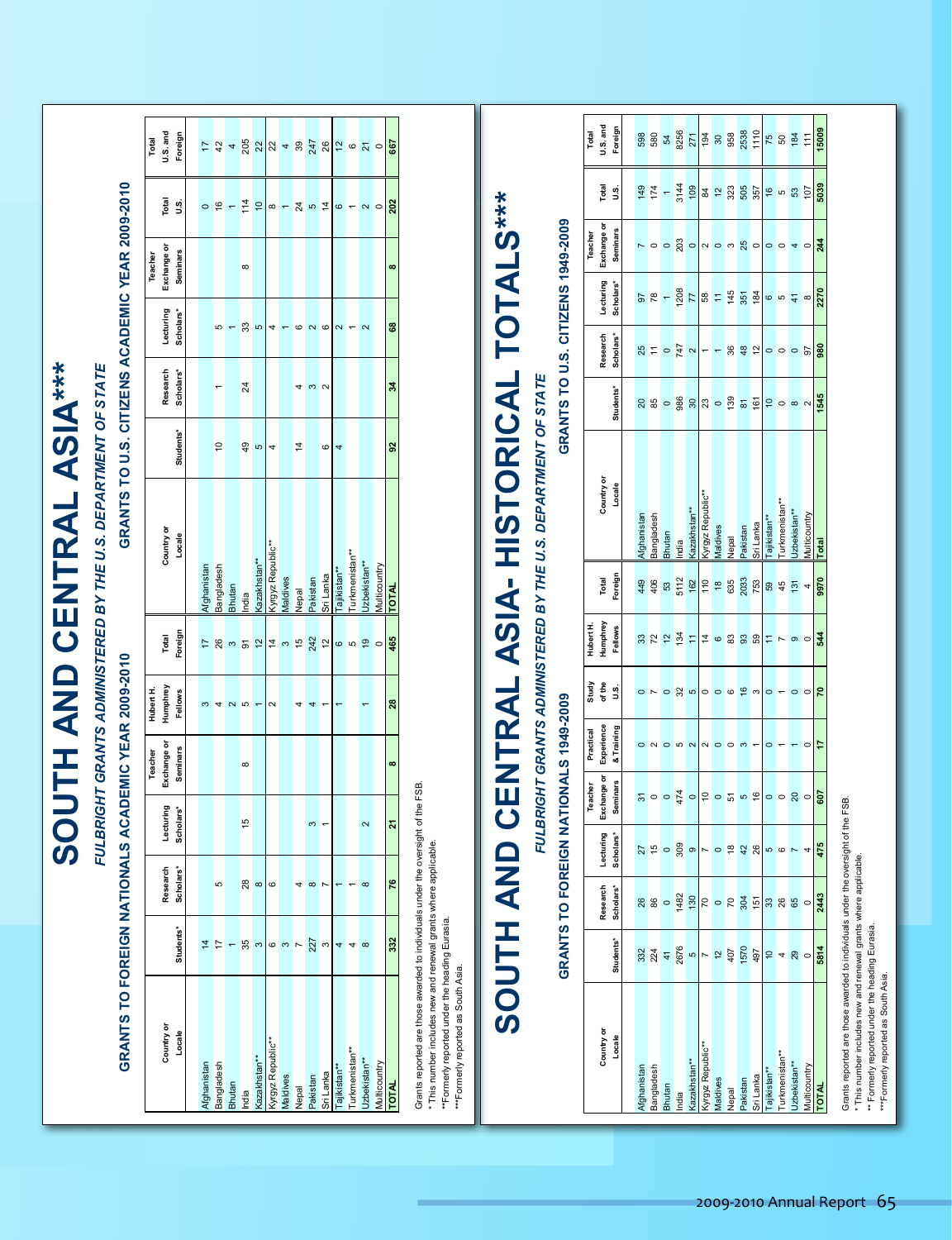|                                  |                      |                                                                                  |                       |                        |                                |                                  |                                                                                                    | <b>WESTERN HEMISPHERE</b>                                     |                                     |                          |                                                          |                            |                                                                                                                                 |
|----------------------------------|----------------------|----------------------------------------------------------------------------------|-----------------------|------------------------|--------------------------------|----------------------------------|----------------------------------------------------------------------------------------------------|---------------------------------------------------------------|-------------------------------------|--------------------------|----------------------------------------------------------|----------------------------|---------------------------------------------------------------------------------------------------------------------------------|
|                                  |                      |                                                                                  |                       |                        |                                |                                  |                                                                                                    | FULBRIGHT GRANTS ADMINISTERED BY THE U.S. DEPARTMENT OF STATE |                                     |                          |                                                          |                            |                                                                                                                                 |
|                                  | <b>GRANTS TO</b>     | FOREIGN NATIONALS ACADEMIC YEAR 2009-2010                                        |                       |                        |                                |                                  |                                                                                                    | GRANTS TO U.S. CITIZENS ACAD                                  |                                     |                          |                                                          | <b>EMIC YEAR 2009-2010</b> |                                                                                                                                 |
|                                  |                      |                                                                                  |                       |                        | Teacher                        |                                  |                                                                                                    |                                                               |                                     |                          | Teacher                                                  |                            | Total                                                                                                                           |
|                                  | Country or<br>Locale | Students*                                                                        | Research<br>Scholars* | Lecturing<br>Scholars* | Exchange or<br><b>Seminars</b> | Hubert H.<br>Humphrey<br>Fellows | Foreign<br>Total                                                                                   | Country or<br>Locale                                          | Students*                           | Research<br>Scholars*    | Exchange or<br><b>Seminars</b><br>Lecturing<br>Scholars* | Total<br>U.S.              | <b>U.S.</b> and<br>Foreign                                                                                                      |
|                                  |                      |                                                                                  |                       |                        |                                |                                  |                                                                                                    |                                                               |                                     |                          |                                                          |                            |                                                                                                                                 |
| Anguilla                         |                      |                                                                                  |                       |                        |                                |                                  |                                                                                                    | Anguilla                                                      |                                     |                          |                                                          |                            |                                                                                                                                 |
| Antigua                          |                      |                                                                                  |                       |                        |                                |                                  |                                                                                                    | Antigua                                                       |                                     |                          |                                                          |                            | $\begin{array}{c c c c c c} \hline \circ & \circ & \bullet & \bullet \\ \hline \circ & \bullet & \bullet & \bullet \end{array}$ |
| Argentina                        |                      | $52\,$                                                                           | $39$                  | $\boldsymbol{\sim}$    | $\sim$                         | $\sim$                           |                                                                                                    | Argentina                                                     | 26                                  |                          | $\mathfrak{S}$<br>4                                      |                            |                                                                                                                                 |
| <b>Bahamas</b>                   |                      |                                                                                  |                       |                        |                                |                                  |                                                                                                    | Bahamas                                                       |                                     |                          |                                                          |                            |                                                                                                                                 |
| <b>Barbados</b>                  |                      | $\boldsymbol{\sim}$                                                              |                       |                        |                                |                                  |                                                                                                    | <b>Barbados</b>                                               | $\mathfrak{S}$                      |                          | $\sim$                                                   |                            |                                                                                                                                 |
| Bolivia<br>Belize                |                      |                                                                                  |                       |                        |                                |                                  | <mark>ဝဝဥပေ တြင် အွမ္မို</mark> အဲ့ စတိ အျင္မြဲဝင္ စြစ္ ေဆြးစြဲ စြဲ ေဆြးေပါင္း ေဆ <mark>ြးေ</mark> | Bolivia<br><b>Belize</b>                                      |                                     |                          |                                                          | $\frac{8}{9}$              |                                                                                                                                 |
| Brazil                           |                      | 7990                                                                             |                       |                        |                                | $\mathbf{\circ}$                 |                                                                                                    | <b>Brazil</b>                                                 |                                     |                          | ო <mark>ლ</mark> ს გე                                    |                            |                                                                                                                                 |
| Canada                           |                      |                                                                                  | $\frac{4}{9}$         | 4 <sub>o</sub>         |                                |                                  |                                                                                                    | Canada                                                        |                                     | $\frac{13}{12}$          |                                                          |                            |                                                                                                                                 |
| Chile<br>C                       |                      |                                                                                  |                       |                        |                                | S                                |                                                                                                    | Chile                                                         | $rac{4}{3}$ $rac{8}{3}$ $rac{4}{3}$ |                          |                                                          |                            |                                                                                                                                 |
| Colombia                         |                      |                                                                                  | $\leftarrow$          |                        |                                |                                  |                                                                                                    | Colombia                                                      |                                     |                          |                                                          |                            |                                                                                                                                 |
| Costa Rica                       |                      |                                                                                  |                       |                        |                                | $- -$                            |                                                                                                    | Costa Rica                                                    |                                     |                          | $\frac{1}{2}$ a                                          |                            |                                                                                                                                 |
| Cuba                             |                      |                                                                                  |                       |                        |                                |                                  |                                                                                                    | Cuba                                                          |                                     |                          |                                                          |                            |                                                                                                                                 |
| Dominica                         |                      |                                                                                  |                       |                        |                                |                                  |                                                                                                    | Dominica                                                      |                                     |                          |                                                          |                            |                                                                                                                                 |
| Dominican Republic               |                      | $\sim$ $\frac{1}{2}$ $\frac{1}{2}$ $\frac{1}{2}$ ອ                               |                       |                        |                                | $\overline{\phantom{m}}$         |                                                                                                    | Dominican Republic                                            | $-4$                                |                          |                                                          |                            |                                                                                                                                 |
| Ecuador                          |                      |                                                                                  |                       | $\overline{ }$         |                                |                                  |                                                                                                    | Ecuador                                                       |                                     | $\sim$                   |                                                          |                            |                                                                                                                                 |
| El Salvador                      |                      |                                                                                  |                       |                        |                                | $\sim$ $-$                       |                                                                                                    | El Salvador<br>French Antilles                                | $\frac{5}{4}$                       |                          | $\sim$ $\sim$ $\sim$                                     |                            |                                                                                                                                 |
| French Antilles<br>French Guiana |                      |                                                                                  |                       |                        |                                |                                  |                                                                                                    |                                                               |                                     |                          |                                                          |                            |                                                                                                                                 |
|                                  |                      |                                                                                  |                       |                        |                                |                                  |                                                                                                    | French Guiana                                                 |                                     |                          |                                                          |                            |                                                                                                                                 |
| Grenada                          |                      | $\overline{\phantom{a}}$                                                         |                       |                        |                                |                                  |                                                                                                    | Grenada                                                       |                                     |                          |                                                          |                            |                                                                                                                                 |
| Guatemala                        |                      | $\blacktriangleright$                                                            |                       |                        |                                | $\overline{ }$                   |                                                                                                    | Guatemala                                                     | LO.                                 |                          |                                                          |                            |                                                                                                                                 |
| Guyana                           |                      |                                                                                  |                       |                        |                                |                                  |                                                                                                    | Guyana                                                        |                                     |                          |                                                          |                            |                                                                                                                                 |
| Honduras<br>Haiti                |                      | $\frac{15}{2}$                                                                   |                       |                        |                                | $\alpha$ $\sim$ $\alpha$         |                                                                                                    | Honduras<br>Hait                                              |                                     | $\overline{\phantom{0}}$ | $-$ ഗ $\sim$   $\sim$                                    |                            |                                                                                                                                 |
| Jamaica                          |                      |                                                                                  |                       |                        |                                |                                  |                                                                                                    | Jamaica                                                       | $\frac{4}{10}$                      |                          |                                                          |                            |                                                                                                                                 |
| Mexico                           |                      | 106                                                                              | $\circ$               | $\overline{a}$         | $\overline{0}$                 |                                  |                                                                                                    | Mexico                                                        | 43                                  | $\overline{r}$           | თ                                                        |                            |                                                                                                                                 |
| Netherlands Antilles             |                      |                                                                                  |                       |                        |                                |                                  |                                                                                                    | Netherlands Antilles                                          |                                     |                          |                                                          |                            |                                                                                                                                 |
| Nevis/St. Kitts                  |                      |                                                                                  |                       |                        |                                |                                  |                                                                                                    | Nevis/St. Kitts                                               |                                     |                          |                                                          |                            |                                                                                                                                 |
| Nicaragua<br>Panama              |                      |                                                                                  |                       |                        |                                | $\overline{\phantom{0}}$         |                                                                                                    | Nicaragua<br>Panama                                           |                                     |                          | $\omega$ 4                                               |                            |                                                                                                                                 |
| <b>Venbeue</b>                   |                      | $\frac{10}{10}$                                                                  |                       |                        |                                |                                  |                                                                                                    | Paraguay                                                      |                                     |                          |                                                          |                            |                                                                                                                                 |
| Peru                             |                      |                                                                                  |                       |                        |                                |                                  |                                                                                                    | Peru                                                          |                                     |                          | $-$ ത                                                    |                            |                                                                                                                                 |
| St. Lucia                        |                      |                                                                                  |                       |                        |                                |                                  |                                                                                                    | St. Lucia                                                     |                                     |                          |                                                          |                            |                                                                                                                                 |
| Suriname                         |                      |                                                                                  |                       |                        |                                |                                  |                                                                                                    | Suriname                                                      |                                     |                          | $\overline{\phantom{0}}$                                 |                            |                                                                                                                                 |
| Trinidad & Tobago                |                      | $\overline{\mathcal{L}}$                                                         |                       |                        |                                |                                  |                                                                                                    | Trinidad & Tobago                                             |                                     |                          | $\mathfrak{S}$                                           |                            |                                                                                                                                 |
| Venbnun                          |                      | 92                                                                               |                       |                        |                                | $\sim$                           |                                                                                                    | Venbnun                                                       | $\frac{4}{10}$ $\frac{6}{10}$       |                          | S                                                        |                            |                                                                                                                                 |
| Multicountry<br>Venezuela        |                      |                                                                                  | $\boldsymbol{\sim}$   |                        |                                |                                  |                                                                                                    | Multicountry<br>Venezuela                                     |                                     | $\overline{\phantom{0}}$ |                                                          |                            |                                                                                                                                 |
| <b>TOTAL</b>                     |                      | 866                                                                              | $\overline{78}$       | $\overline{e}$         | 12                             | 28                               |                                                                                                    | <b>TOTAL</b>                                                  | 243                                 | 57                       | $\frac{2}{3}$<br>$\overline{4}$                          |                            |                                                                                                                                 |
|                                  |                      |                                                                                  |                       |                        |                                |                                  |                                                                                                    |                                                               |                                     |                          |                                                          |                            |                                                                                                                                 |
|                                  |                      | Grants reported are those awarded to individuals under the oversight of the FSB. |                       |                        |                                |                                  |                                                                                                    |                                                               |                                     |                          |                                                          |                            |                                                                                                                                 |

Grants reported are those awarded to individuals under the oversight of the FSB. Grants reported are those awarded to individuals under the oversigh<br>\* This number includes new and renewal grants where applicable. \* This number includes new and renewal grants where applicable.